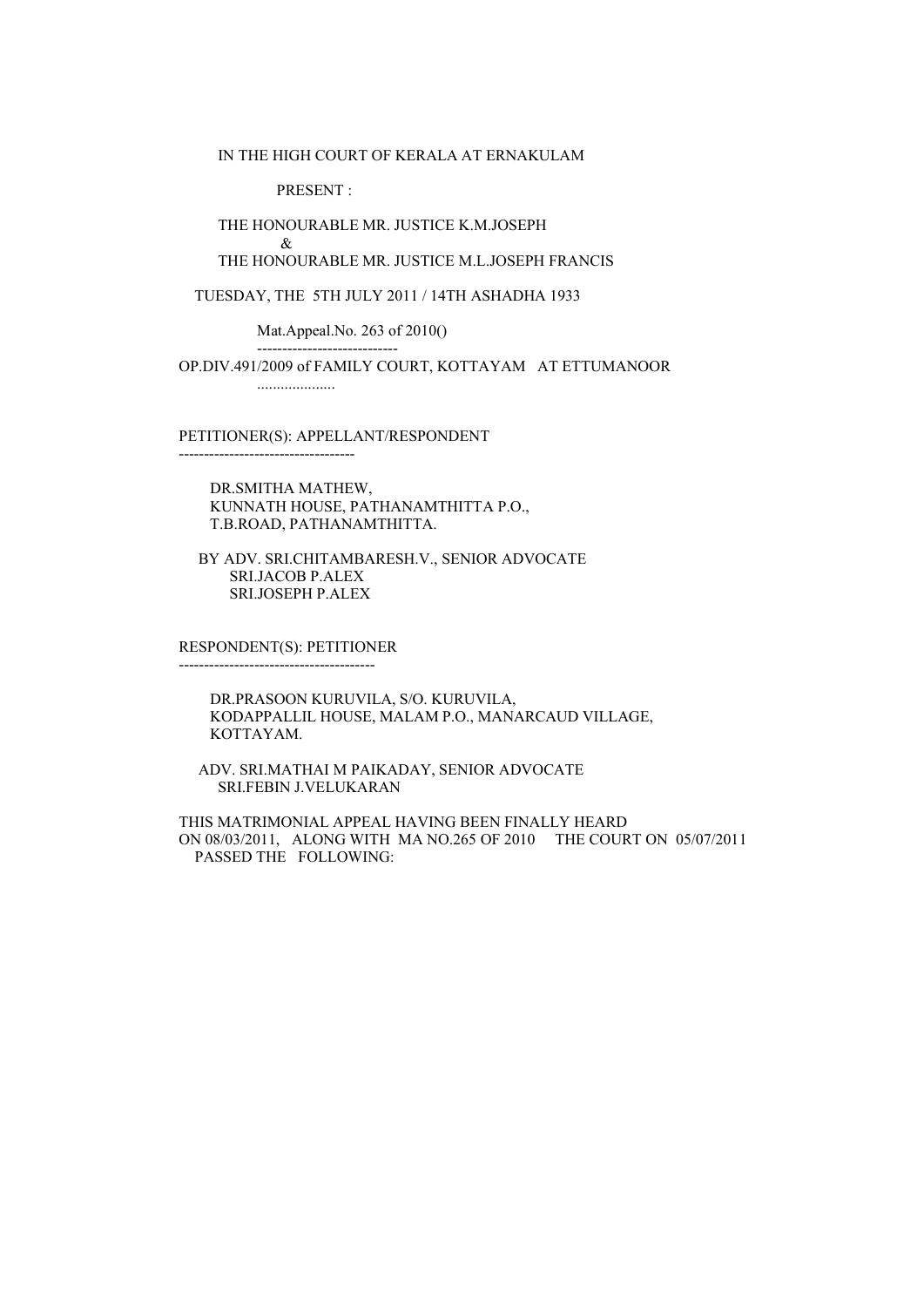## **K.M. JOSEPH & M.L. JOSEPH FRANCIS, JJ.** - - - - - - - - - - - - - - - - - - - - - - - - - - Mat.A..Nos. 263 & 265 of 2010 - - - - - - - - - - - - - - - - - - - - - - - - - - Dated this the  $5<sup>th</sup>$  day of July, 2011

#### **JUDGMENT**

### **Joseph Francis, J.**

Mat.A. No.263 of 2010 is filed by the respondent/wife in O.P. 491 of 2009 on the file of the Family Court, Kottayam. The respondent in this appeal is the petitioner in that petition, which was filed by him under Section  $10(1)(x)$  of the Divorce Act for divorce on the ground of cruelty. Mat. A.No. 265 of 2010 is filed by respondents 1 to 3 in O.P.No. 492 of 2009 on the file of the Family Court, Kottayam. The respondent in that appeal was the petitioner in that Original Petition, which was filed by him for the custody of the child. The first respondent in that Original Petition is his wife and respondents 2 and 3 are the parents of the first respondent.

2. The averments in O.P.No.491 of 2009 are briefly as follows: The petitioner is the husband and the respondent is the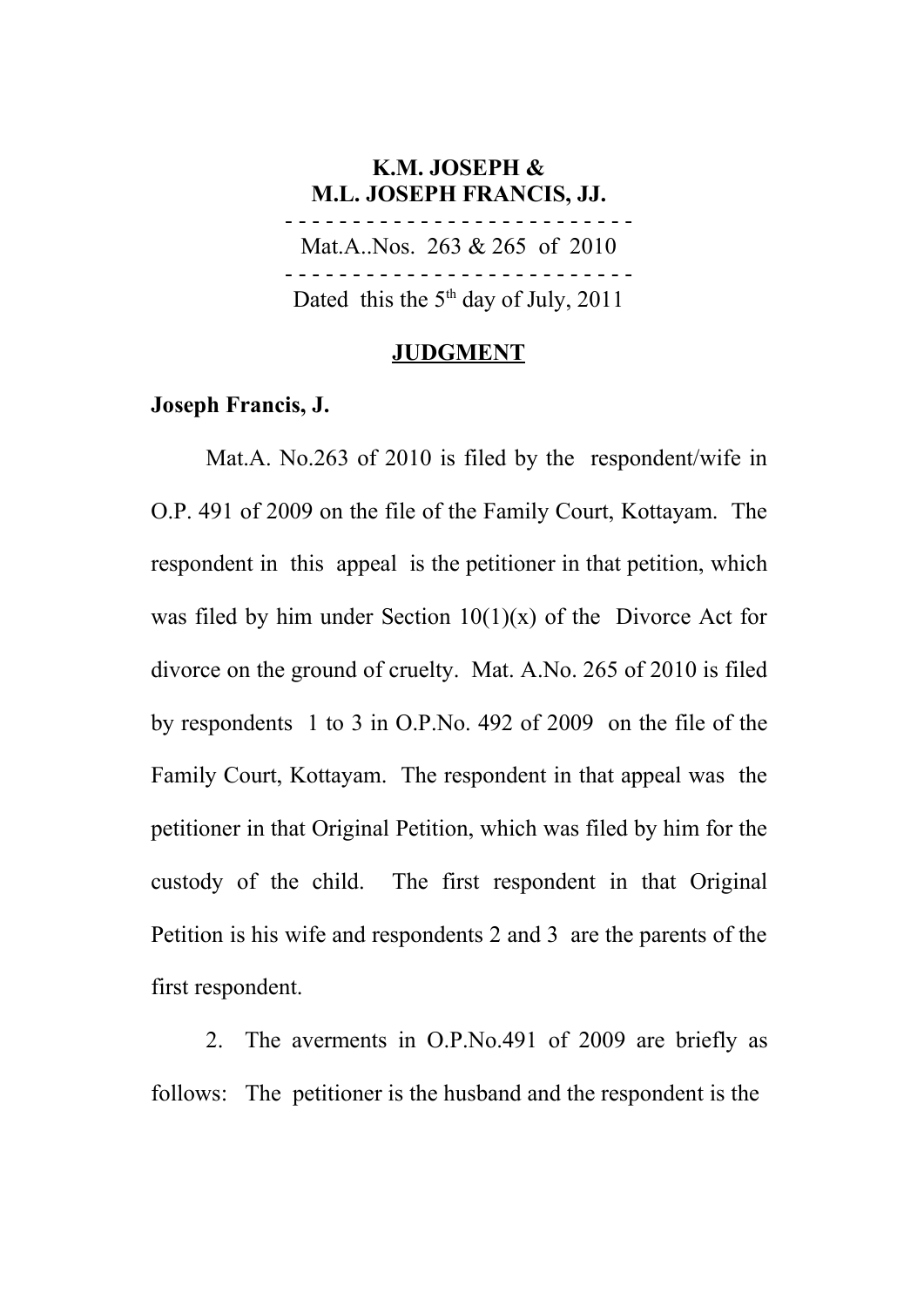wife and their marriage was solemnised on 3.2.2003 as per the Christian rites. After the marriage they lived together in the house of the petitioner. A male child was born in this wedlock on 20.2.2004. The petitioner is a doctor by profession and was doing his MD in General Medicine at Kottayam at the time of marriage. The respondent is also a doctor preparing for the entrance examination for MD course. It was an arranged marriage.

3. During the initial days of the marriage itself the respondent behaved very much indifferently with the petitioner and his family. She did not like the lifestyle and eating habits of the petitioner and his parents. She was not ready to mingle with the family members of the petitioner and she always preferred to remain inside the bed-room. She was not even ready to have food together with the family members of the petitioner. The respondent was in the habit of humiliating and insulting the petitioner. She claimed better financial and social status than the petitioner. She stated that she married the petitioner only on the compulsion of her parents.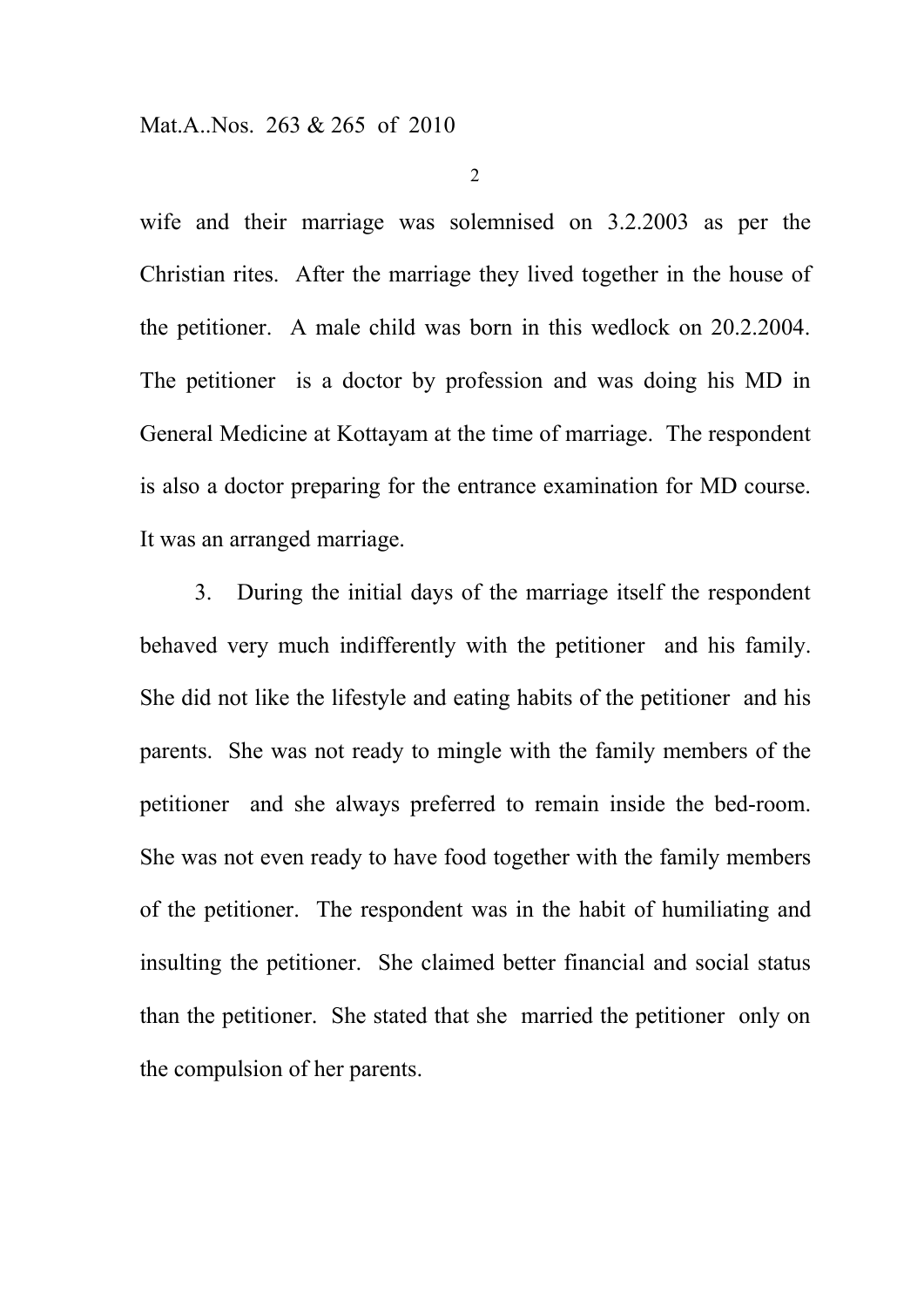4. About three months after the marriage the respondent became pregnant, but she abused the petitioner saying that he spoiled all her life and career and it was her misfortune to marry a man like the petitioner. Her mother also supported this view and created a lot of embarrassment in the matrimonial life. After the baptism of the child the petitioner requested the respondent to come back to the matrimonial home, but the respondent and her parents were not ready for the same. In June 2004, the petitioner and his father discussed about the issue, but during that period the respondent took an adamant stand that she will not return to the matrimonial home and she had no intention to bring up the child.

5. When the child was five months old the respondent began to stay in a hostel at Kottayam after leaving the child under the custody of her aged mother without informing the petitioner. She gave her career more importance than the family life. In September 2004, the petitioner was suffering from jaundice and he was very serious and bed ridden, but the respondent who was staying at YWCA hostel was not willing to look after him and she came only on two occasions. The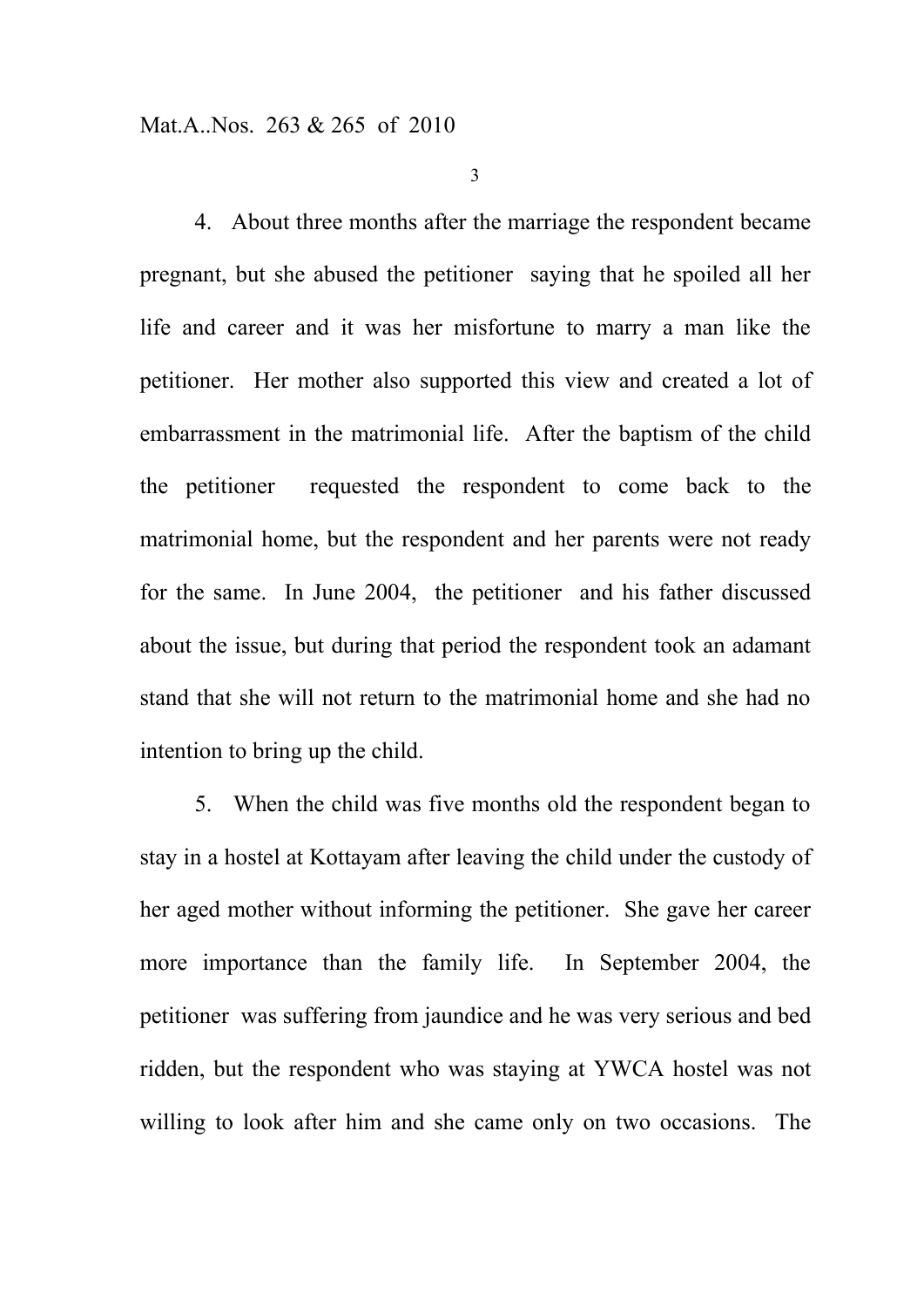illness of the petitioner was very serious, but the attitude of the respondent was highly irresponsible. The petitioner rejoined his MD course on 13.3.2005 after recovering from his illness. In the meantime the respondent also got admission for DMRD course at Medical College, Kozhikode. The petitioner and his parents requested the respondent to come to her matrimonial home during holidays and vacation, but the respondent was not willing. She has not even entrusted the child with the petitioner. The petitioner noticed that the respondent was getting a lot of phone calls during odd hours in the night.

6. In 2007 May the respondent completed her course. The petitioner brought her back from the hostel to the matrimonial home, but on the next day itself the respondent insisted to go to the her parental house at Pathanamthitta and she left the place with all her belonging brought from her hostel. The petitioner and his family members made several attempt to bring back her, but she was adamant. The respondent had no love and affection to the petitioner and the child. In January 2008 the petitioner brought her to his house, but she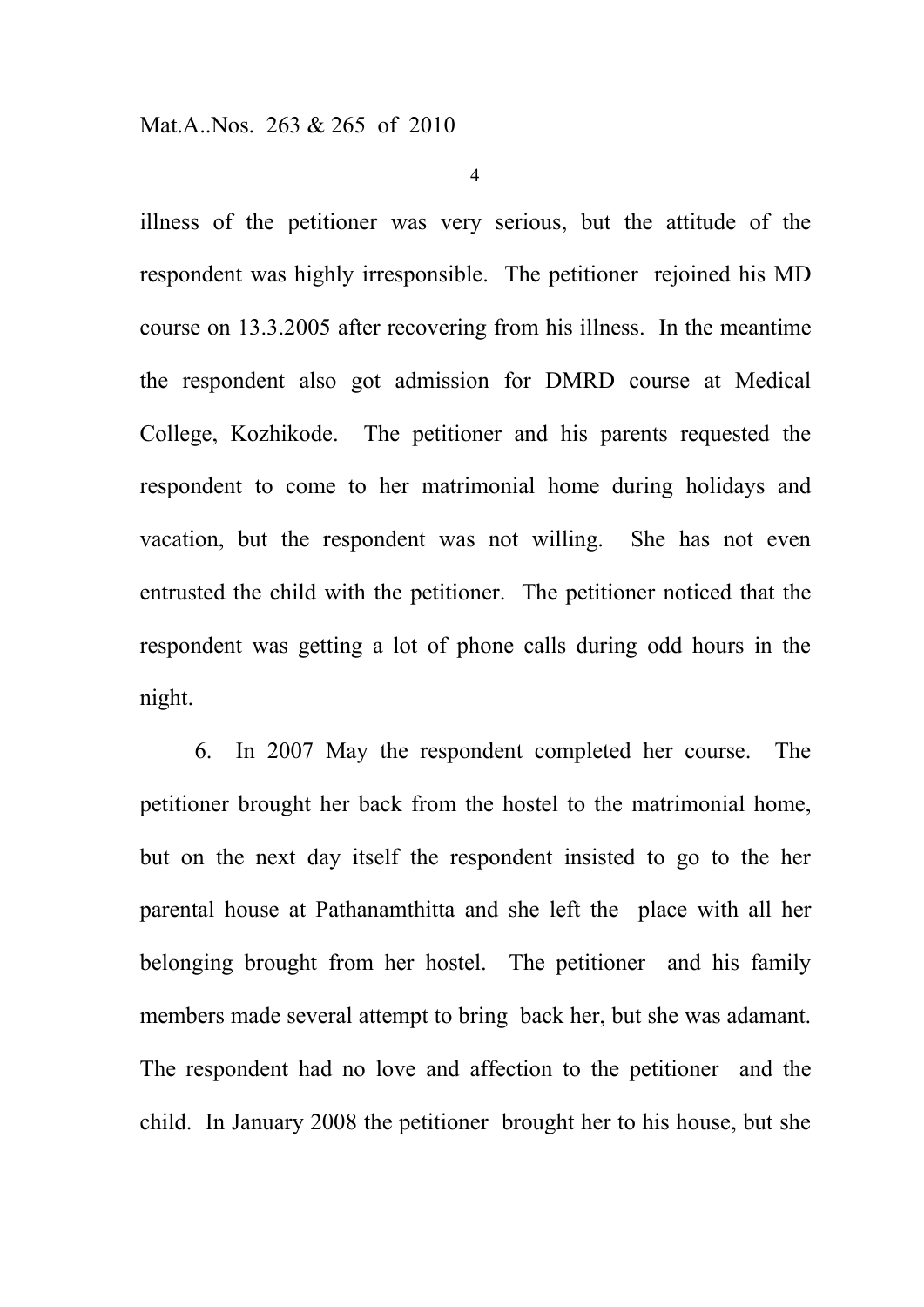did not even talk with the petitioner's mother. When the petitioner questioned it, the respondent slapped him on his cheek and it caused much mental agony to the petitioner. She joined for DNB course in Thiruvananthapuram without the consent of the petitioner in February 2008. In July 2008 also when the petitioner made attempt to bring the respondent to his house, she was not willing. So the petitioner is constrained to live separately from the respondent. Hence the petitioner is entitled to get a decree of divorce on the ground of cruelty.

7. The respondent filed objection contending as follows. The allegation that the respondent behaved in differently with the petitioner is absolutely false. The cruelty alleged is also not true. The respondent never insulted or humiliated the petitioner or his family members. The respondent never made any complaint regarding the financial position and social status of the petitioner's family. The allegation that the respondent had no love and affection to the husband and child is absolutely false. The child was given proper care and attention by the respondent's mother. Actually there was no quarrel between the petitioner and the respondent. The respondent resided in YWCA hostel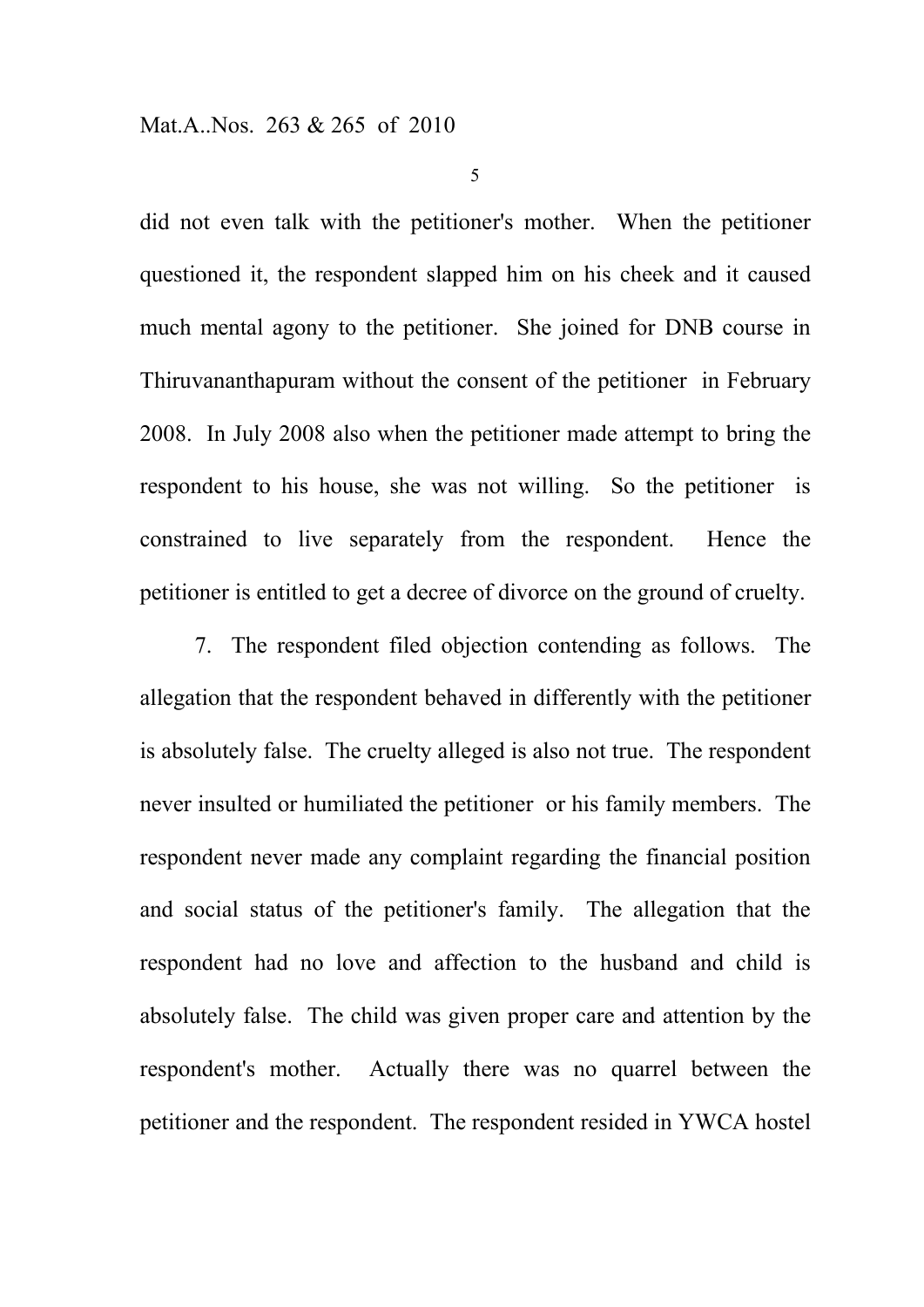for the purpose of entrance coaching. Actually the respondent preferred to stay in the petitioner's house, but during that period the petitioner contracted hepatitis in 2004. So the petitioner refused to allow the respondent and child to stay with him at Kottayam. Because of that reason the child was entrusted with the parents of the respondent. It was on the petitioner's insistence that the respondent decided to stay in a hostel at Kottayam. The respondent used to visit the petitioner on every 3 days while he was suffering from illness. The petitioner's medical conditions was not at all serious. The marital relationship has not been broken irretrievably. The reason for misunderstanding is the behavioural aberrations of the petitioner and his psychological problem. If the petitioner is ready and willing to solve his behavioural and psychological problem it is possible to resume the marital life. The allegation of cruelty against the respondent is baseless. The divorce prayed for is not allowable.

8. The averments in O.P. No. 492 of 2009 are briefly as follows. The petitioner is the husband and the first respondent is the wife. The respondents 2 and 3 are the parents of the first respondent.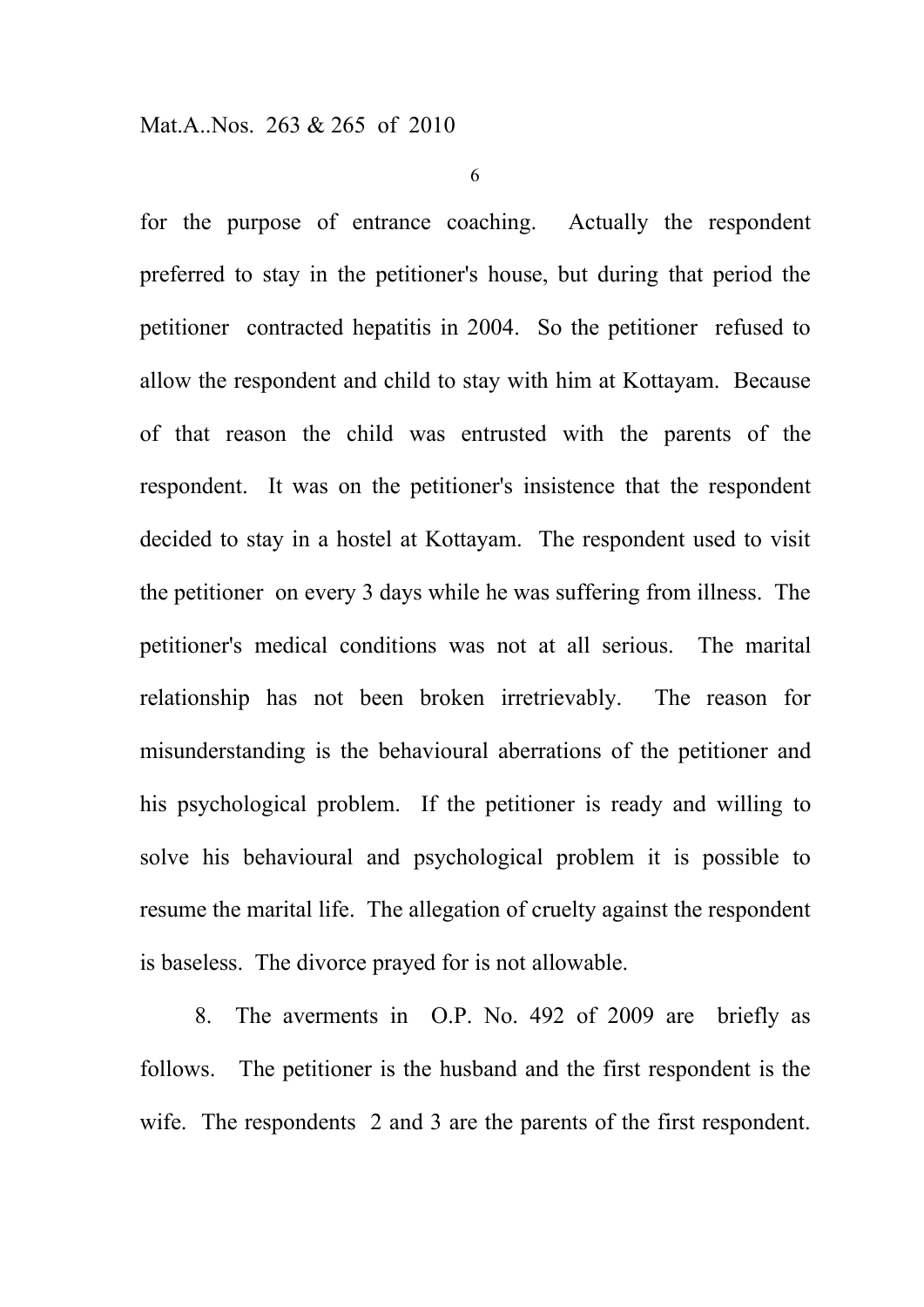The child is in the custody of respondents 2 and 3. The first respondent behaved very indifferently and she always wanted to avoid the love and affection of the petitioner to the child. She allowed her parents to look after the child against the interest of the petitioner and the child. The respondent was not at all willing to reside in the matrimonial home with the child. The respondents are refusing to return the custody of the child without any reason and it caused much mental pain to the petitioner. Because of the cruelty of the respondent he filed divorce case.

9. The first respondent is not at all interested for the welfare of the child. The third respondent is suffering from breast cancer and second respondent is a heart patient. They are being looked after by the servants. The first respondent is doing her DNB course at Medical College Hospital, Thiruvananthapuram. The petitioner is very much interested in the welfare of the child. At present he is working as a physician at Caritas Hospital, Kottayam. The petitioner is having financial capacity to look after the child. For the welfare of the child the custody is to be given to the petitioner.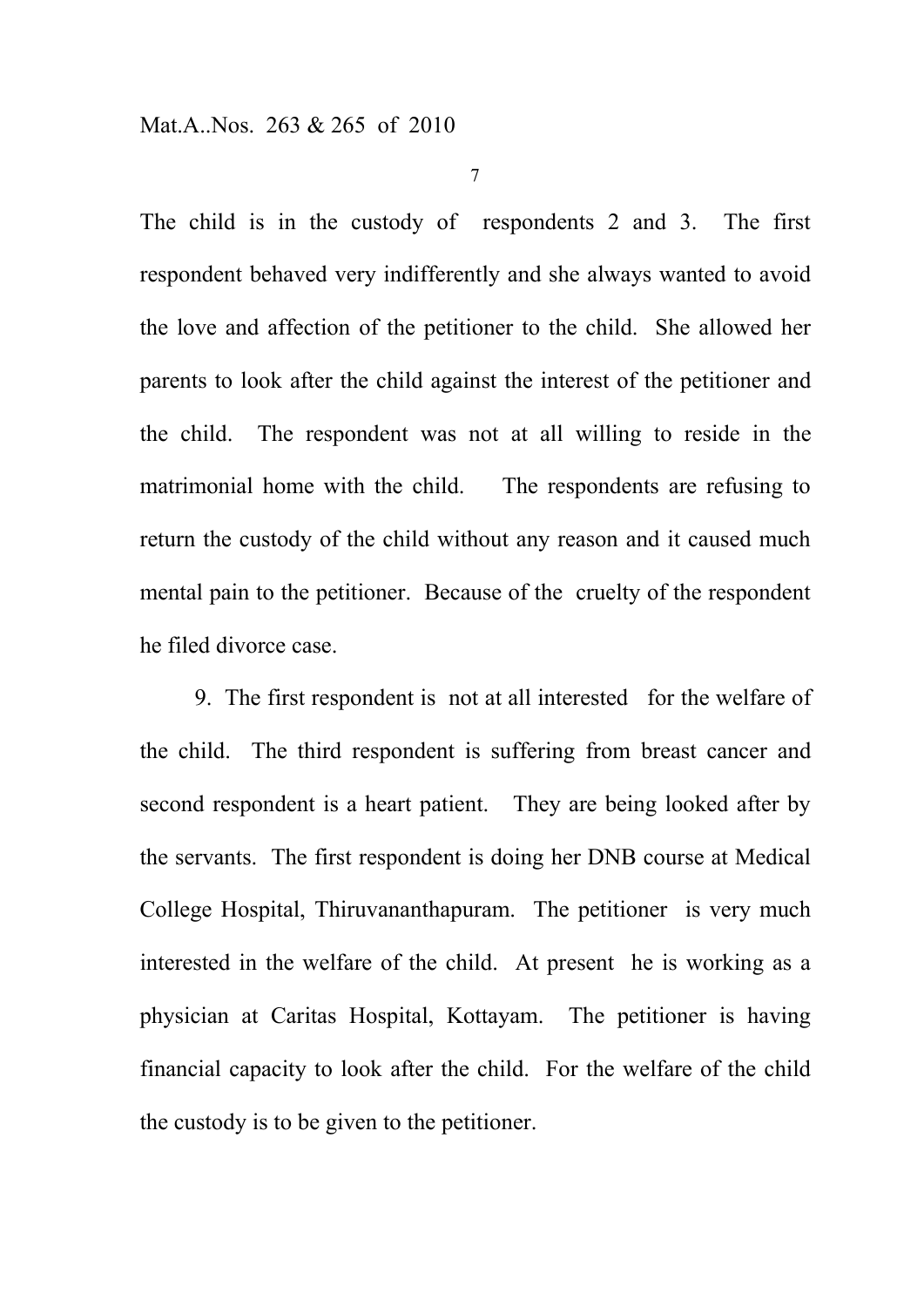10. The respondents filed objection contending as follows. The allegation that the first respondent behaved cruelly towards the petitioner and she wilfully refused to come to the house of the petitioner is absolutely false. The respondents never abandoned the child. The first respondent entrusted the child with her parents for the reason that the petitioner suffered illness. The allegation that the respondents are not interested in the welfare of the child is absolutely false. After completing her study she joined the ESI Hospital, Kadambanad, Adoor and for that purpose she has to stay at Pathanamthitta in her parental house. The minor was admitted to Vimala Matha Nursery School, Pathanamthitta in June, 2006 and he remained there till February, 2008 and it was with the knowledge and consent of the petitioner. It is true that the third respondent is suffering from breast cancer and she was undergoing treatment from Amritha Hospital. The minor child was brought to Pathanamthitta only periodically and he was at Kottayam. The allegation that the respondents are not at all interested for the welfare of the child is absolutely false. The first respondent is interested in resuming marital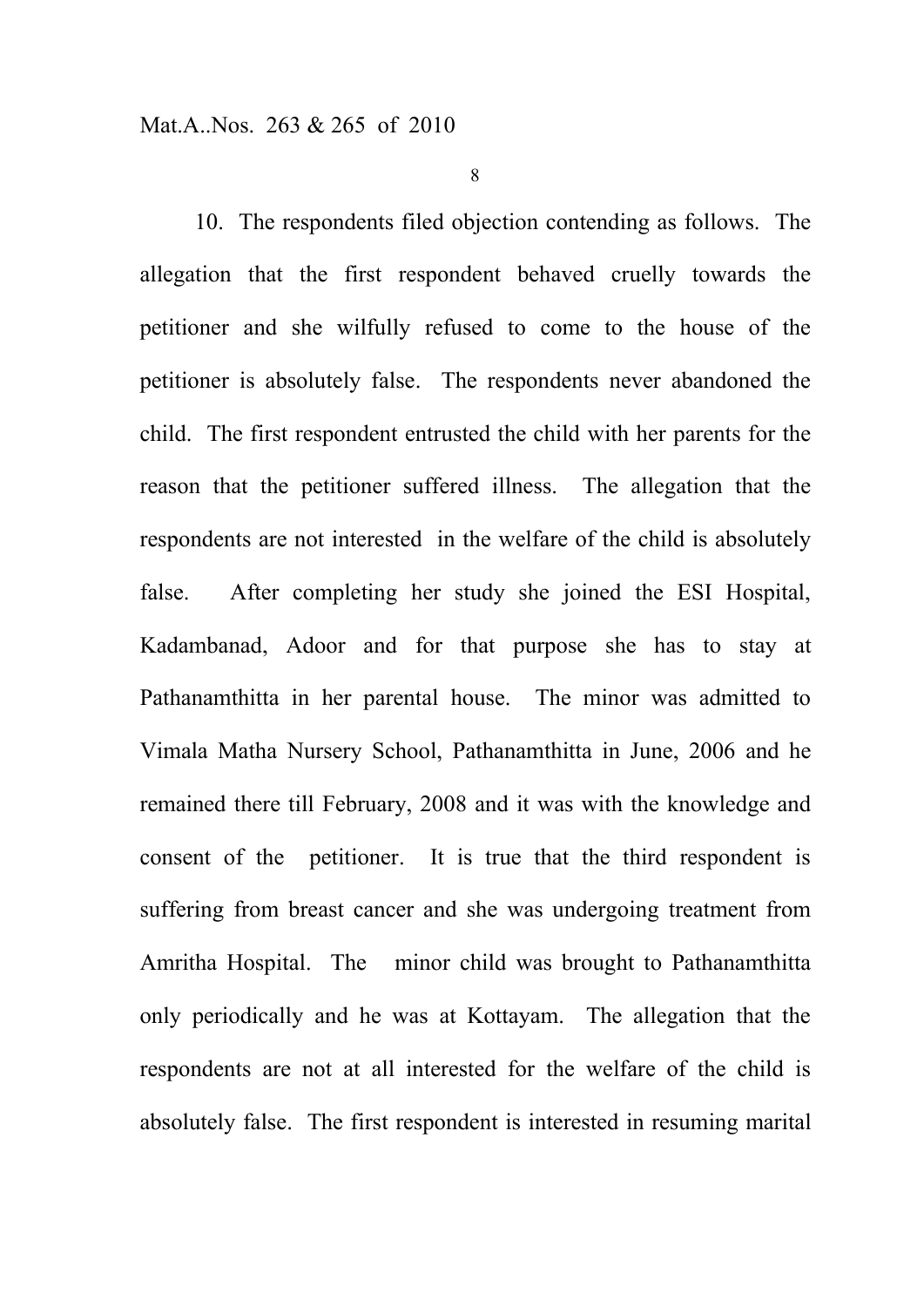relationship, but because of the adamant stand taken by the petitioner they are living separately.

11. In the Family Court both the above Original Petitions were tried jointly and evidence was recorded in O.P. 491 of 2009. Pws 1 to 3 were examined on the side of the petitioner and Exts.A1 to A9 were marked. On the side of the respondent Rws.1 and 2 were examined and Exts.B1 to B3 were marked. The learned Family Court, on considering the matter, allowed O.P.No.491 of 2009 and the marriage between the petitioner and the respondent was declared as dissolved w.e.f. 18.2.2010. O.P.No.492 of 2009 was disposed of directing that the child will be in the custody of the mother during the academic year till 30.4.2010 and during that period the father will be having visitation right twice in a month, the first and third Sundays during day time for a period of two hours and from 30.4.2010 onwards the custody of the child is to be given to the father and during that period the mother will be having visitation right twice in a month i.e. on the  $1<sup>st</sup>$  and  $3<sup>rd</sup>$ Sundays during day time for a period of two hours. Both parties shall not oppose the right of the other party to exercise the visitation right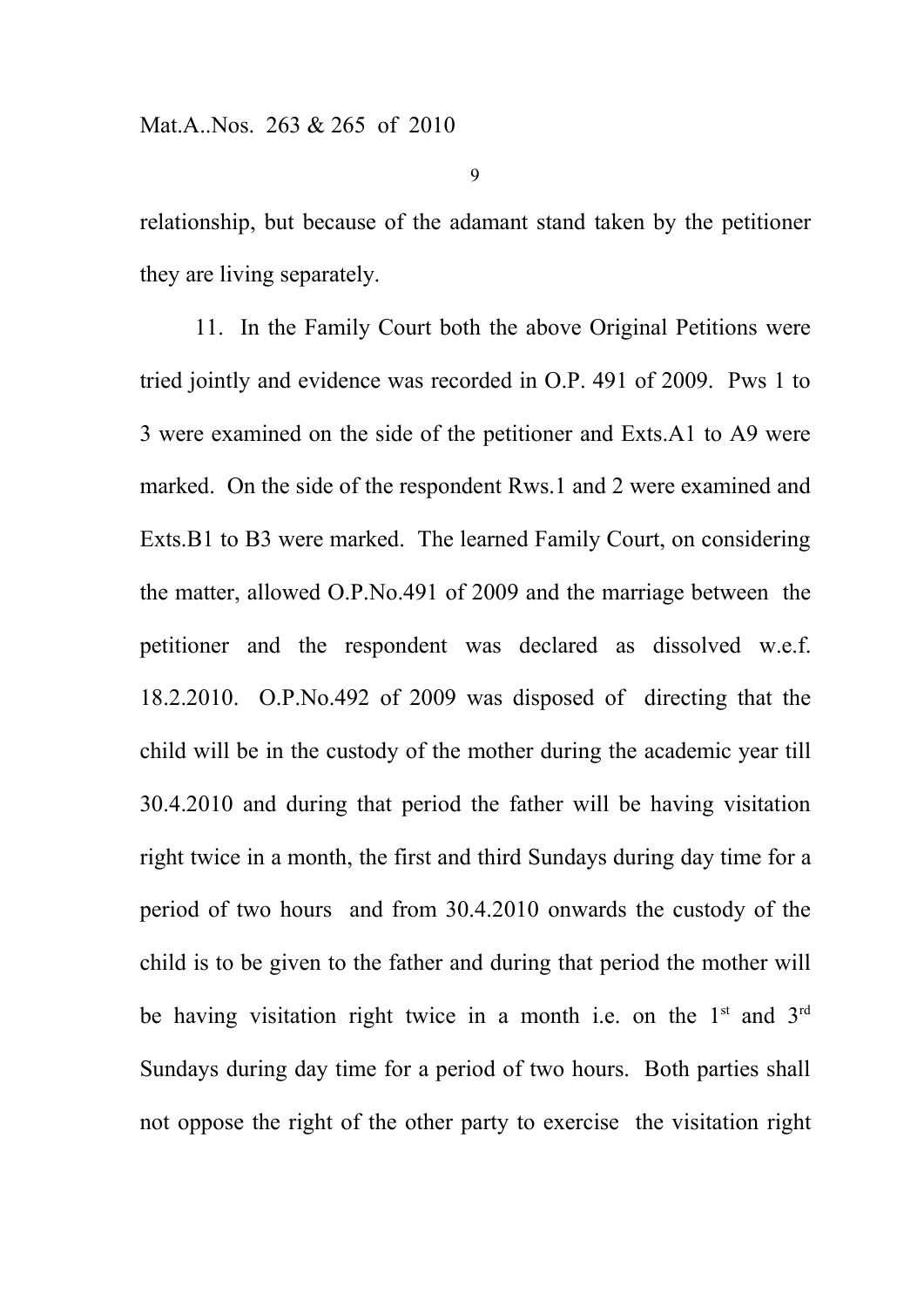ordered as above. Against the judgment in O.P. 491 of 2009 the respondent/wife filed Mat.A.No. 263 of 2010 and against the judgment in O.P. 492 of 2009 respondents 1 to 3 filed Mat.A. No. 265 of 2010.

12. Heard learned senior counsel for the appellants and the learned senior counsel for the respondent.

13. In Mat.A.No. 263 of 2010 the learned counsel for the appellant mainly raised the following contentions. The Court below failed to take note of the actual problems between the parties and instead of addressing it with a view to save the marital relationship between the parties, proceeded to dissolve the marriage. In paragraph 18 of the impugned judgment, the Family Court wrongly found that 'the petitioner/husband' has succeeded to prove that the wife behaved cruelly and indifferently towards him and a complete reading of the said paragraph will show that the Court below has not assigned any reason whatsoever to arrive at the said conclusion.

14. The learned senior counsel for the appellant wife submitted that the finding in paragraph 18 of the judgment is to the effect that the wife wanted to stay away from the matrimonial home. She disliked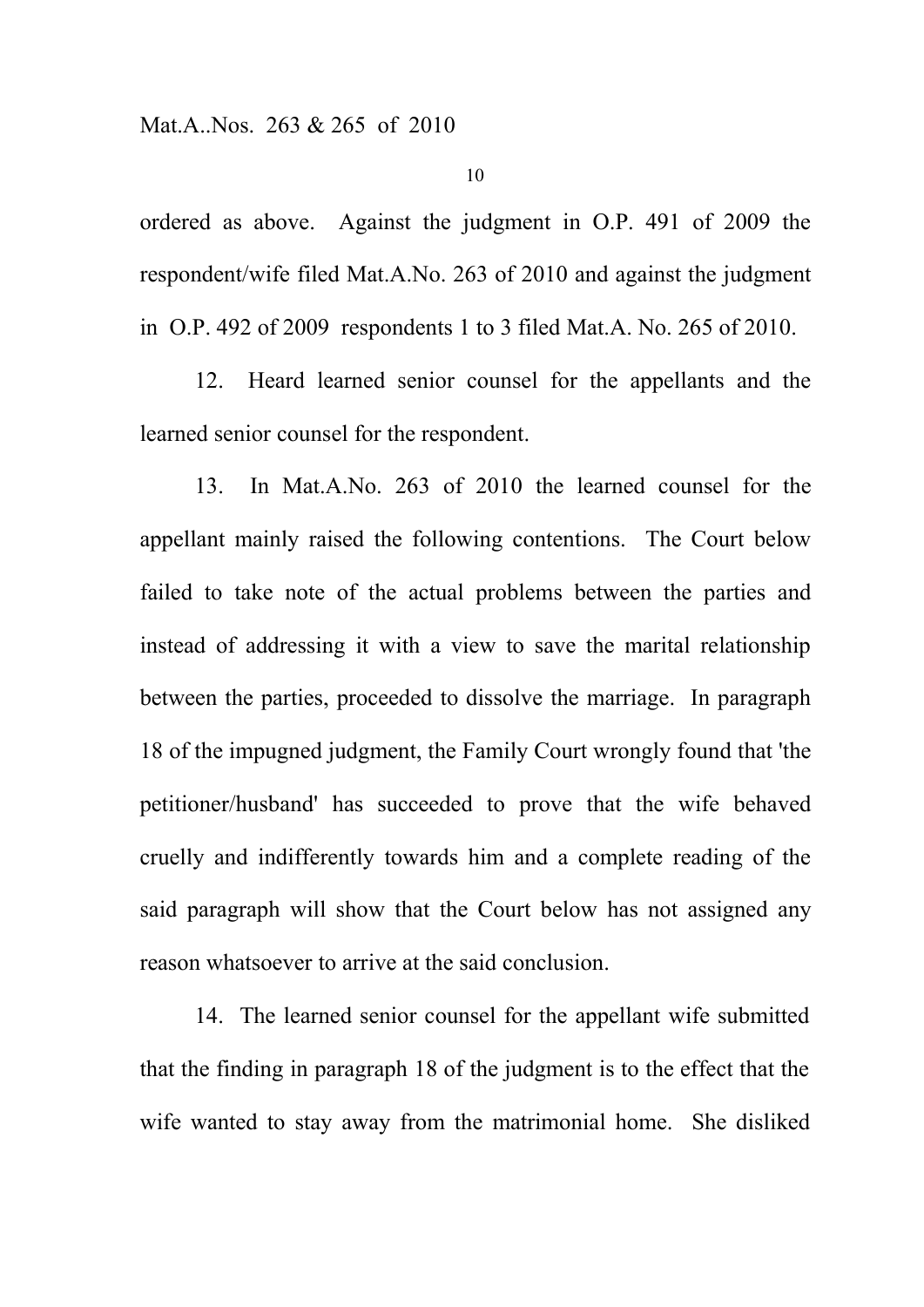parents-in-law and failed to look after the husband even while he was suffering from serious illness - jaundice' is entered into contrary to evidence on record. The circumstance under which the appellant stayed away from home i.e., in connection with the education, work etc, was not considered while arriving at the conclusion. The Court below also failed to take note of the fact that the particular course in Radiology specialized by the appellant is offered only in Medical Colleges at Thiruvananthapuram and Kozhikode. Appellant if at all stayed away from home, is under compulsions of education or work. That by itself cannot be treated as a reason to arrive at the finding that the 'respondent avoided to stay in matrimonial home'. Instead of finding that the wife stayed away from husband during his illness, the court below ought to have found that it is the husband who compelled the wife to stay away from him so as to avoid their child from being infected with jaundice. The evidence adduced in this connection is not taken note of by the court below.

15. The learned senior counsel for the appellant submitted that the finding in paragraph 18 of the judgment that the illness of the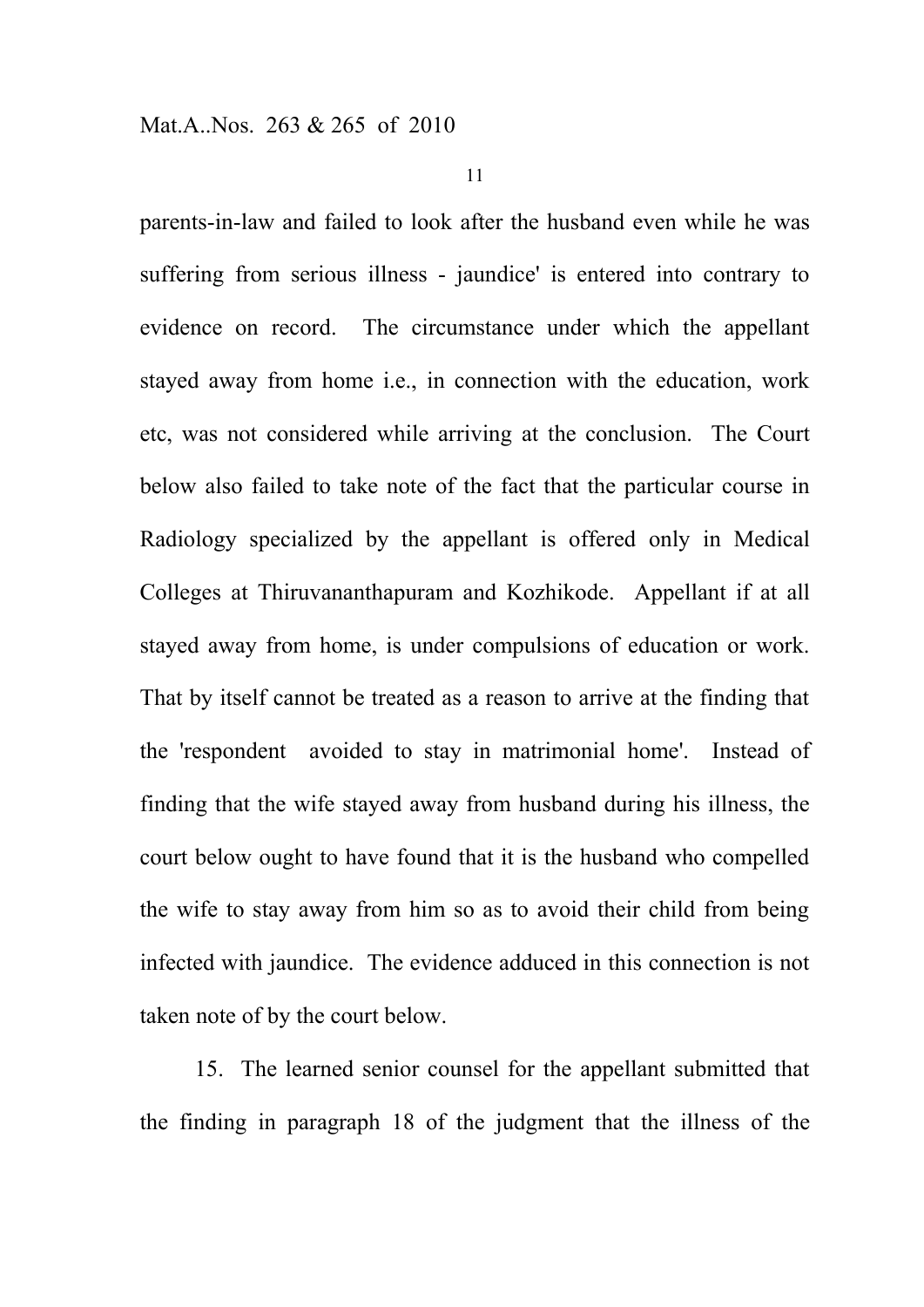husband started in September 2004, but the wife opted to stay in the hostel at Kottayam from July 2004 onwards is contrary to evidence on record. Even the petitioner did not advance such a case. It has come out in evidence that the husband contracted hepatitis in September 2004 and the appellant stayed in hostel from October 2004 onwards as insisted by the husband for protecting the child from possible infection. Court below also failed take note of the fact that even during this period, the appellant used to regularly visit the husband and used to accompany him for his regular blood tests.

16. The learned senior counsel for the appellant submitted that the further finding in paragraph 18 of the impugned judgment that the appellant 'slapped the husband on his face twice' is entered into only based on the stray averment of the respondent. Even the uncle of the respondent (PW3) deposed that he is not having any direct information about this incident. The Court below ought not to have entered into this finding. Even the petitioner does not have a case that the appellant 'tortured' him, but surprisingly the court below found that the 'denial of torture of the wife is not with bonafides'.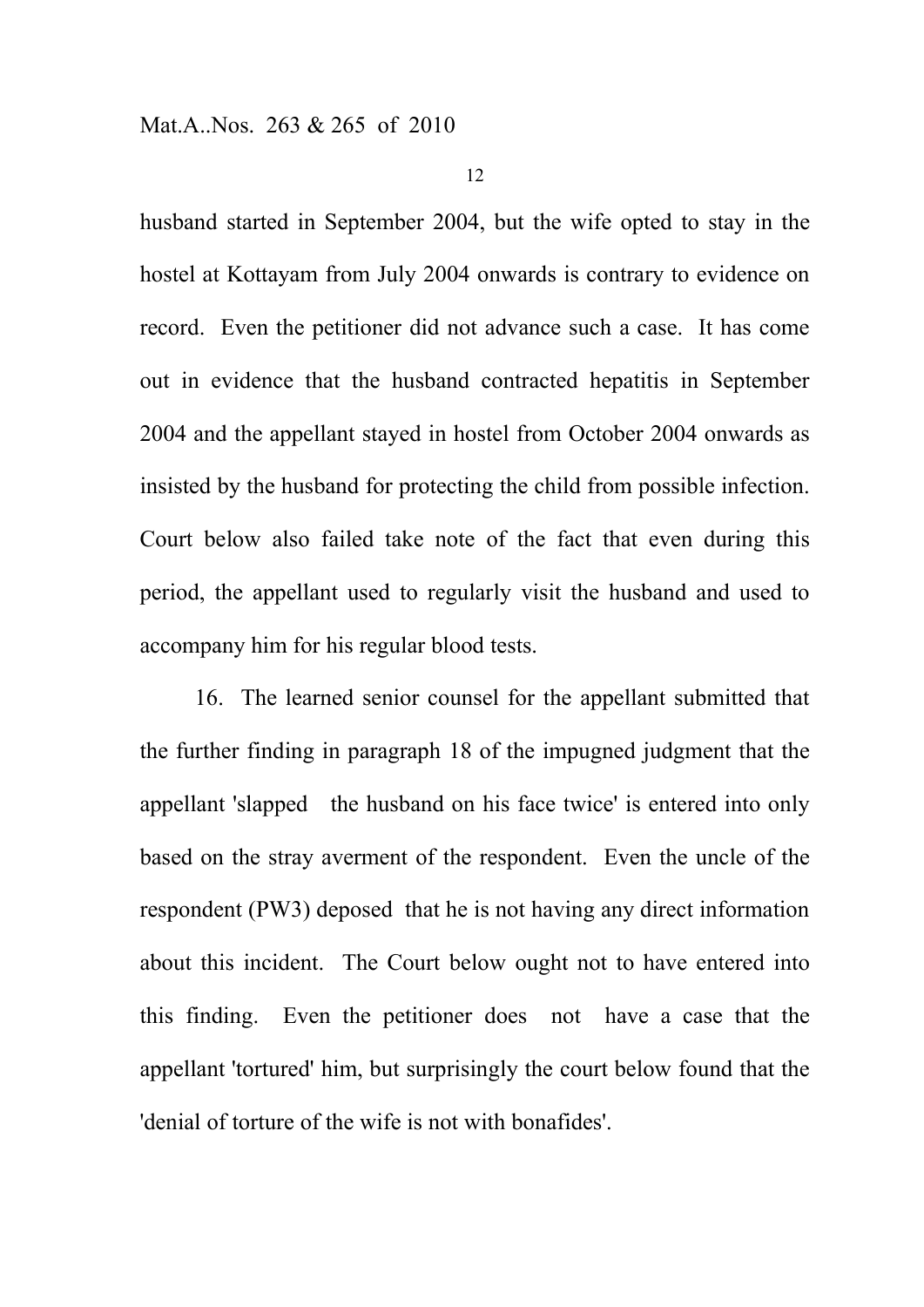17. The learned senior counsel for the appellant wife submitted that the aspect relating to the taking of room in Hotel at Thiruvananthapuram on 4.4.2009 is not analysed by the Court below in its proper perspective. The findings in paragraph 18 that 'she continued her habit of avoiding the husband and in laws' is wrong and perverse. The court below failed to take note that on 5.4.2009 the respondent abandoned the child at Thiruvananthapuram and rushed back to Kottayam and within few weeks (on 21.5.2009) filed the Original Petition for divorce. Therefore the court below went wrong to find that the 'wife continued' her habit of avoiding the husband and in-laws. Therefore the dictum laid down in **Chathu v. Jayasree** (1990(1) KLT 604) is having no application to the facts and circumstances of this case. The court below failed to take note of the fact that the respondent actually avoided the company of the appellant and the child.

18. The learned senior counsel for the wife submitted that the conclusion in paragraph 18 of the judgment that 'from the evidence it can be seen that the wife behaved cruelly towards the petitioner both mentally and physically' is without any support from evidence on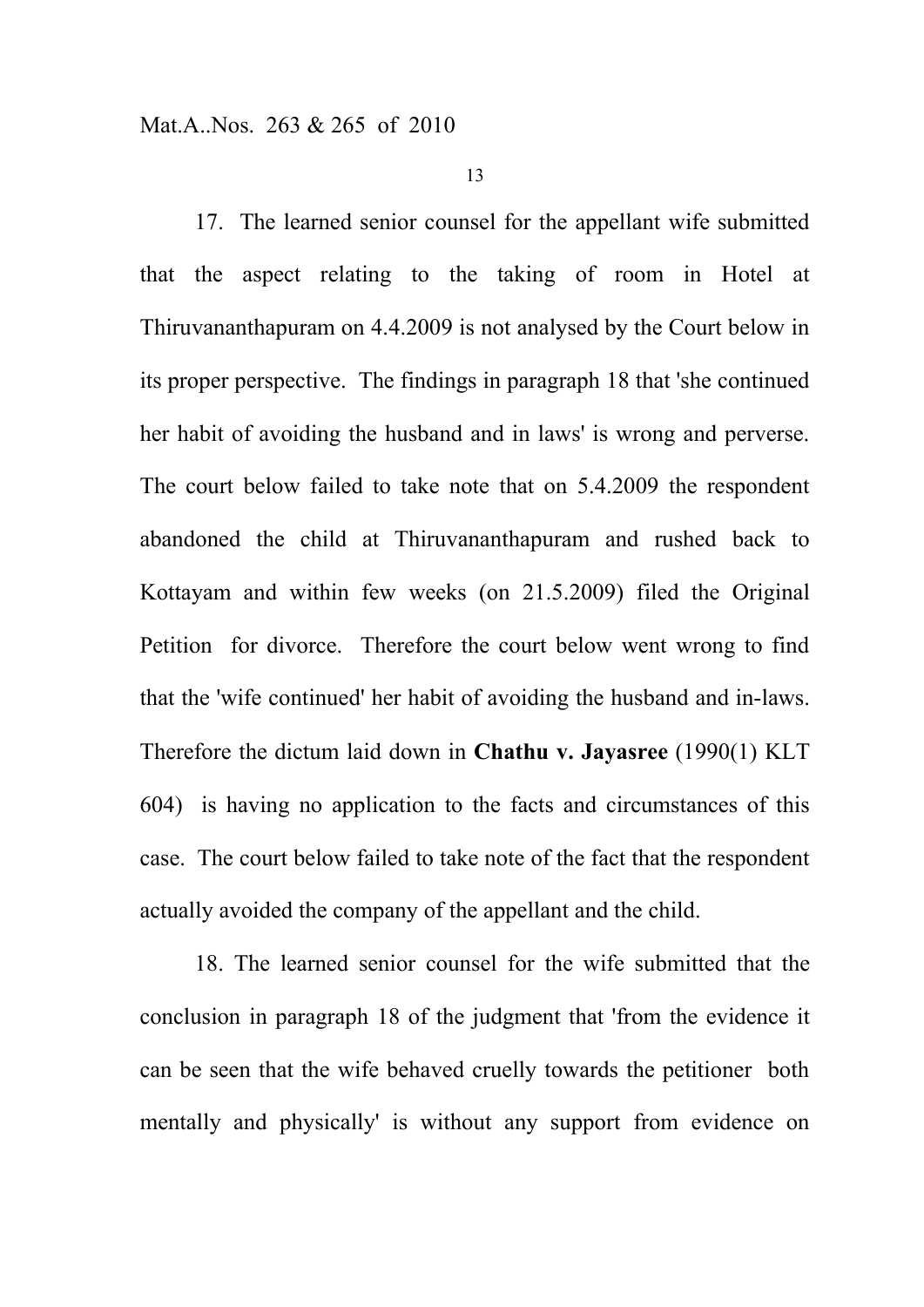record and the court below ought not to have arrived at such a conclusion.

19. The learned senior counsel for the respondent husband submitted that the Family Court is fully justified in granting a decree of divorce on the ground of cruelty on the basis of evidence on record.

20. Section  $10(1)(x)$  of the Divorce Act, 1869 provides that the marriage be dissolved on the ground that the respondent has treated the petitioner with such cruelty as to cause a reasonable apprehension in the mind of the petitioner that it would be harmful or injurious for the petitioner to live with the respondent. The cruelty as a ground of matrimonial relief has been defined as conduct of such a character as to have caused danger to life, limb or health, bodily or mental, so as to give rise to a reasonable apprehension of such danger. The concept of cruelty varied from time to time, from place to place and from individual to individual in its application to social status of persons involved and economic condition and other matters.

21. The parties have relied on a large body of case law. We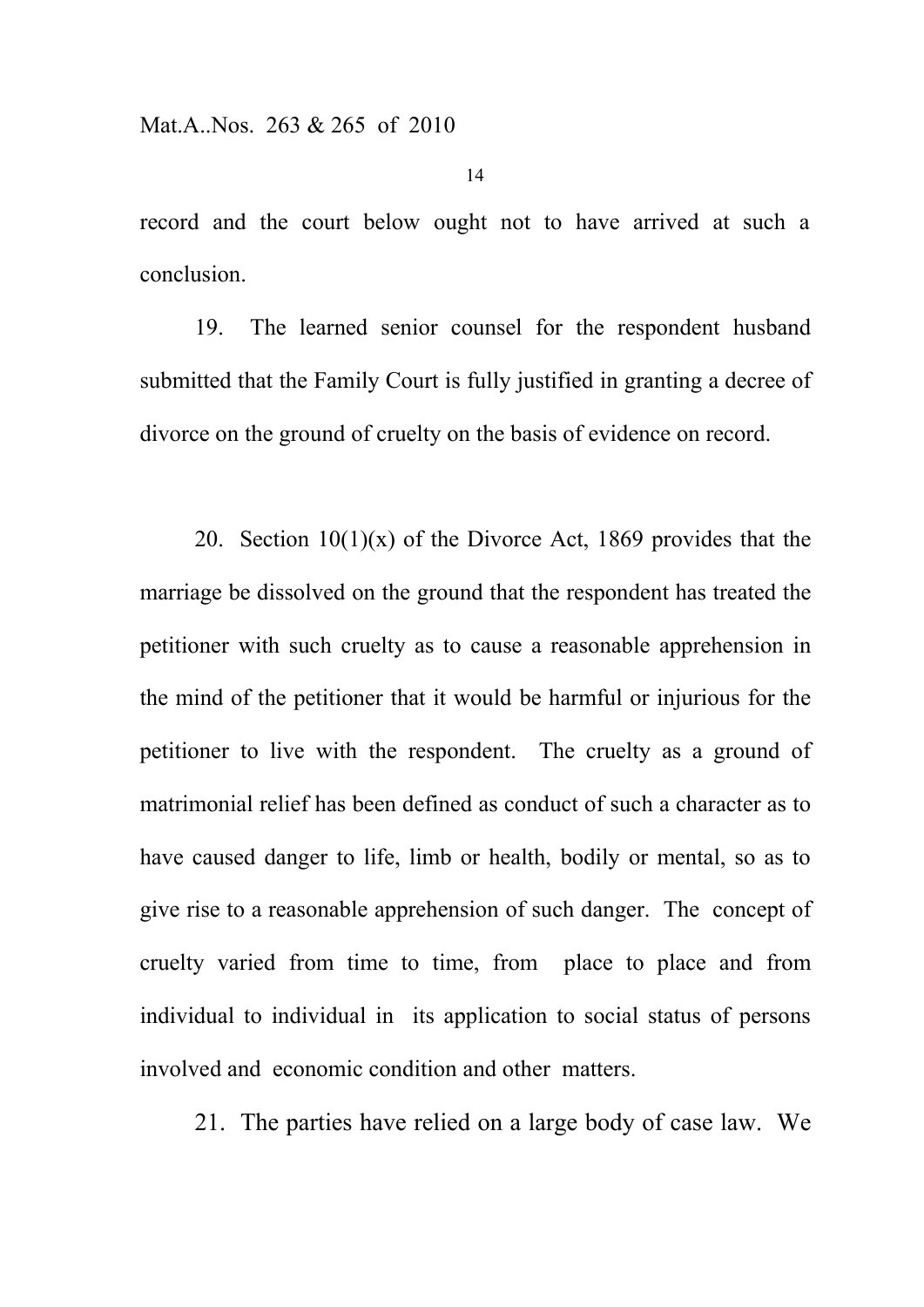need only refer to a fiew of them. In Dr. N. G. Dastane v. Mrs. S. Dastane (1975 (2) SCC 326), the Court, inter alia, held that the Court has to deal not with the ideal husband and an ideal wife, but with the particular man and woman before it. The Court also, inter alia, held as follows:

*"32. One other matter which needs to be clarified is that though under Section 10(1)(b), the apprehension of the petitioner that it will be harmful or injurious to live with the other party has to be reasonable, it is wrong, except in the context of such apprehension, to import the concept of a reasonable man as known to the law of negligence for judging of matrimonial relations. Spouses are undoubtedly supposed and expected to conduct their joint venture as best as they might but it is no function of a court inquiring into a charge of cruelty to philosophise on the modalities of married life. Someone may want to keep late hours to finish the day's work and someone may want to get up early for a morning round of golf. The Court cannot apply to the habits or hobbies of these the test whether a reasonable man situated*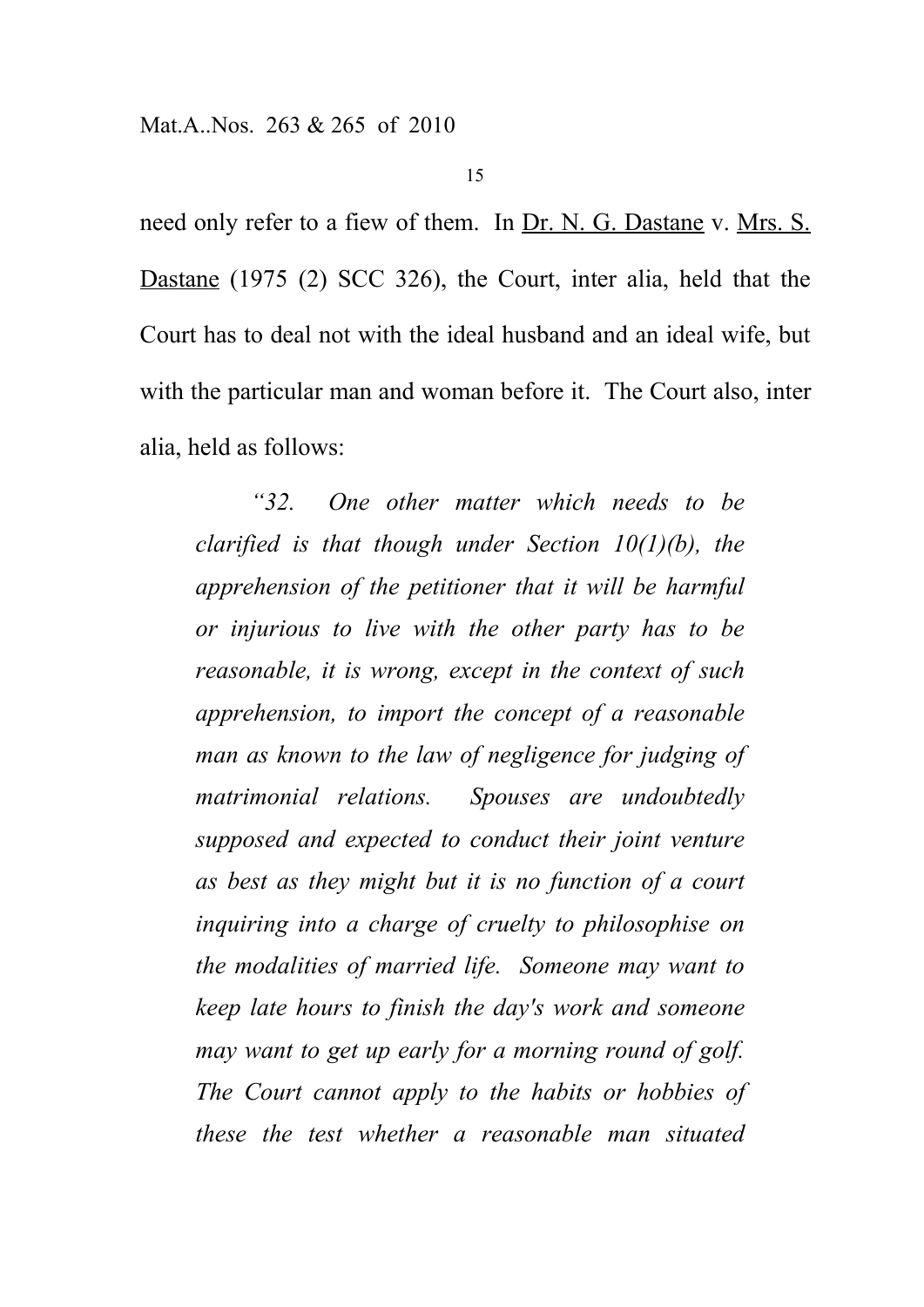*similarly will behave in a similar fashion. The question whether the misconduct complained of constitutes cruelty and the like for divorce purposes is determined primarily by its effect upon the particular person complaining of the acts. The question is not whether the conduct would be cruel to a reasonable person or a person of average or normal sensibilities, but whether it would have that effect upon the aggrieved spouse. That which may be cruel to one person may be laughed off by another, and what may not be cruel to an individual under one set of circumstances may be extreme cruelty under another set of circumstances."*

22. It was further held that simple trivialities which can truly be described as the reasonable wear and tear of married life have to be ignored, and that in many marriages, each party can if he so wills, discover many a cause for complaint, but such grievances arise mostly from temperamental disharmony which is not cruelty. In Naveen Kohli v. Neelu Kohli (2006 (4) SCC 558) the Apex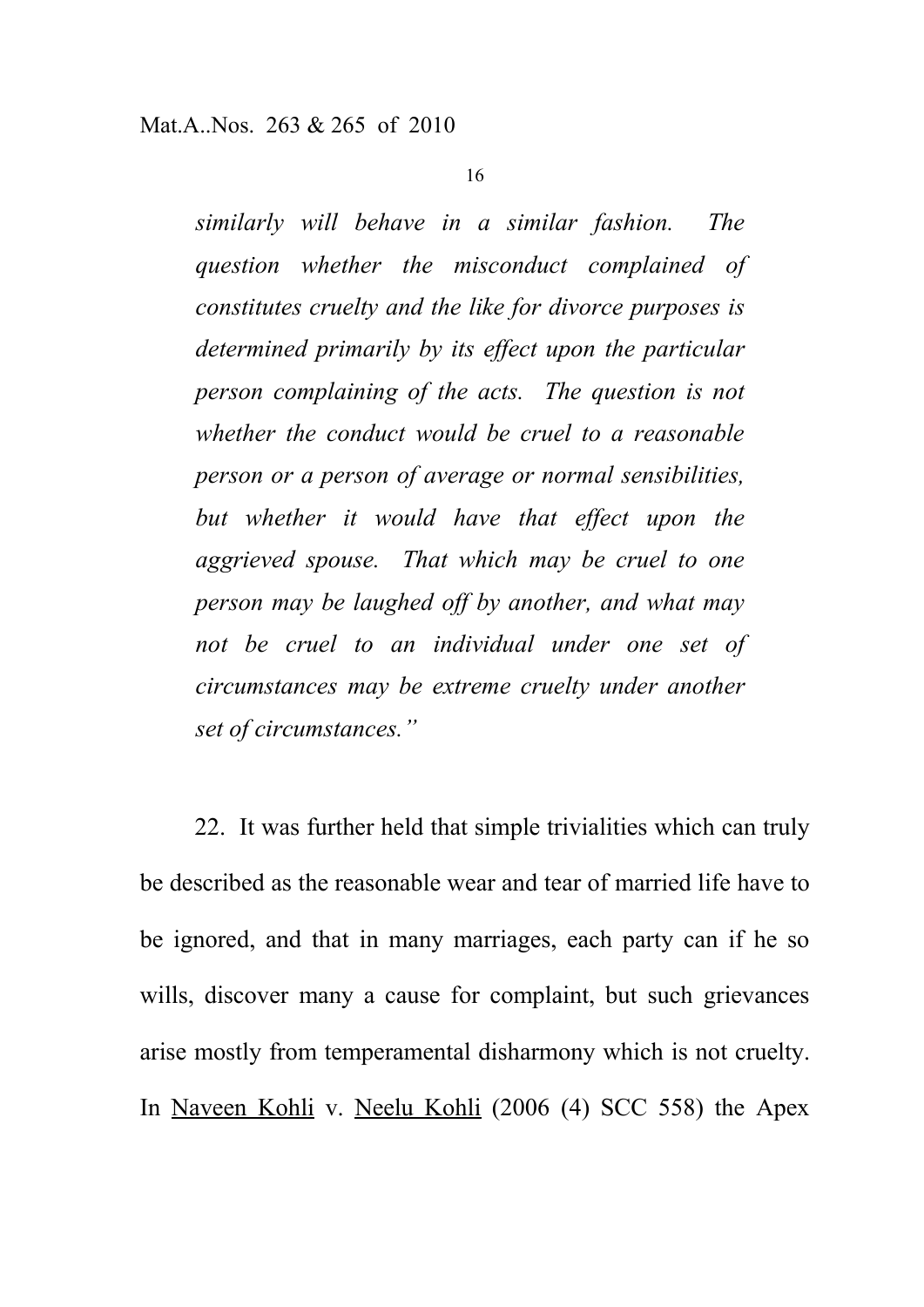Court reviewed the case law. The Court, inter alia, noted that cruelty was not a ground for claiming divorce under the Hindu Marriage Act prior to the amendment in 1976. It noted that the words "as to cause a reasonable apprehension in the mind of the petitioner that it will be harmful or injurious to the petitioner to live with the other party" were omitted, and that it is not necessary to claim divorce that the cruel treatment is of such a nature as to cause apprehension of the nature earlier insisted upon. The Court referred to the decision of the Apex Court in A. Jayachandra v. Aneel Kaur (2005 (2) SCC 22) wherein the Court, inter alia, held as follows:

*"11. The expression `cruelty' has been used in relation to human conduct or human behaviour. It is the conduct in relation to or in respect of matrimonial duties and obligations. Cruelty is a course or conduct of one, which is adversely affecting the other. The cruelty may be mental or physical, intentional or unintentional. If it is physical, the court will have no problem in determining it. It is a question of fact and*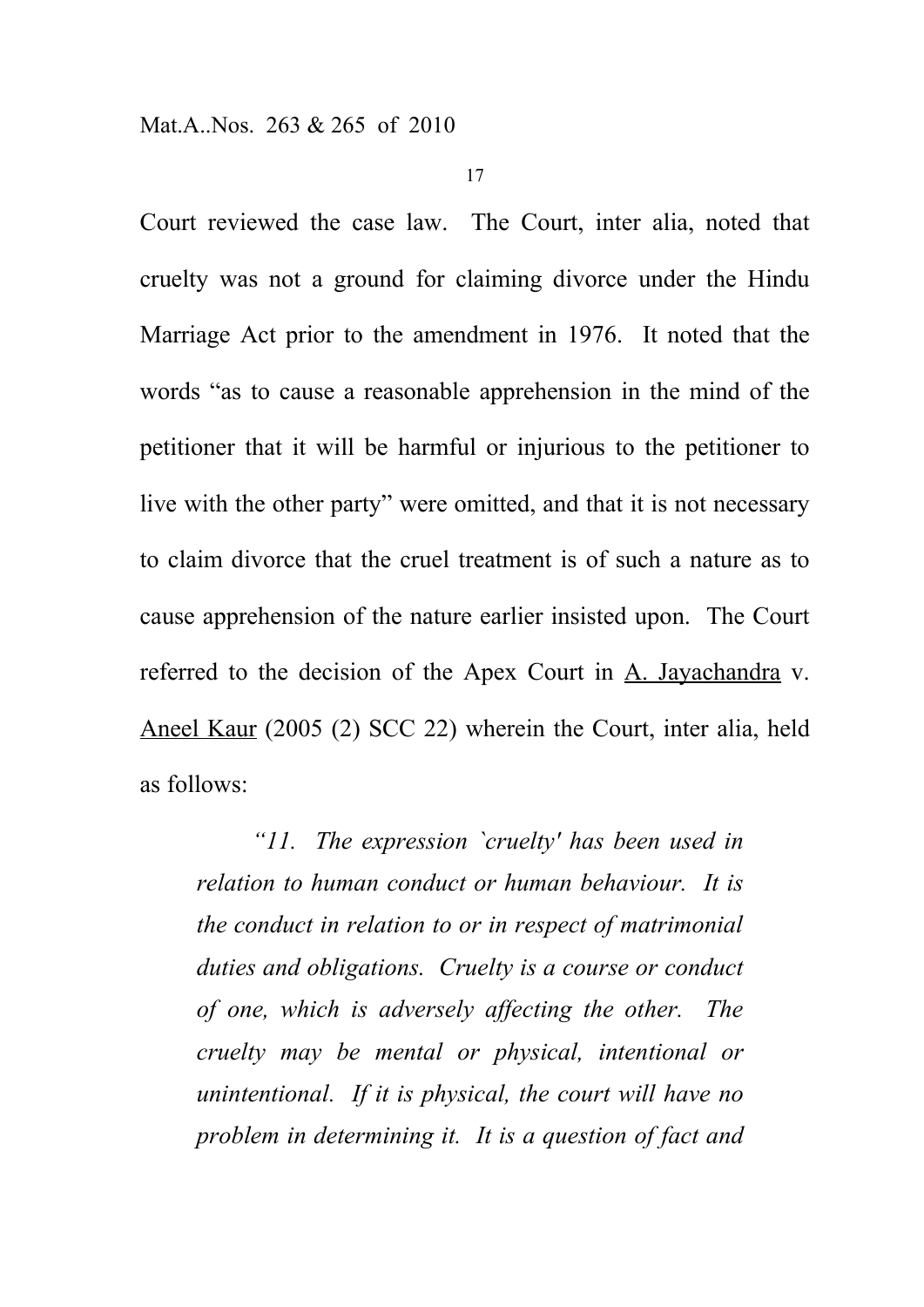*degree. If it is mental, the problem presents difficulties. First, the enquiry must begin as to the nature of cruel treatment, second the impact of such treatment in the mind of the spouse, whether it caused reasonable apprehension that it would be harmful or injurious to love with the other. Ultimately, it is a matter of inference to be drawn by taking into account the nature of the conduct and its effect on the complaining spouse. However, there may be a case where the conduct complained of itself is bad enough and per se unlawful or illegal. Then the impact or injurious effect on the other spouse need not be enquired into or considered. In such cases, the cruelty will be established if the conduct itself is proved or admitted (See Shobha Rani v. Madhukar Reddi".*

*12. To constitute cruelty, the conduct complained of should be `grave and weighty' so as to come to the conclusion that the petitioner spouse cannot be reasonably expected to live with the other spouse. It must be something more serious than `ordinary wear and tear of married life'. The conduct, taking into consideration the circumstances and*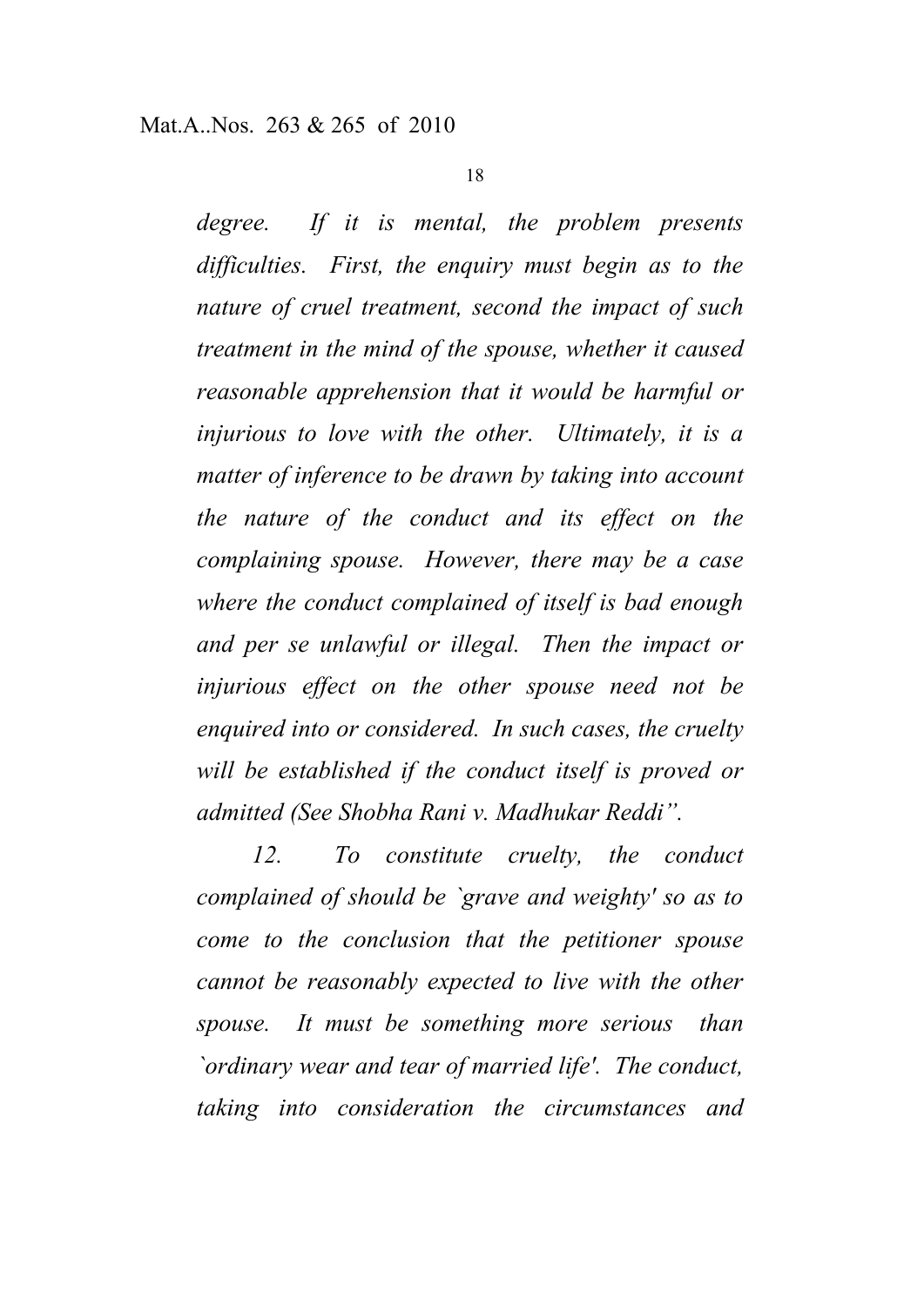*background has to be examined to reach the conclusion whether the conduct complained of amounts to cruelty in the matrimonial law. Conduct has to be considered, as noted above, in the background of several factors such as social status of parties, their education, physical and mental conditions, customs and traditions. It is difficult to lay down a precise definition or to give exhaustive description of the circumstances, which would constitute cruelty. It must be of the type as to satisfy the conscience of the court that the relationship between the parties had deteriorated to such an extent due to the conduct of the other spouse that it would be impossible for them to live together without mental agony, torture or distress, to entitle the complaining spouse to secure divorce. Physical violence is not absolutely essential to constitute cruelty and a consistent course of conduct inflicting immeasurable mental agony and torture may well constitute cruelty within the meaning of Section 10 of the Act. Mental cruelty may consist of verbal abuses and insults by using filthy and abusive language leading to constant*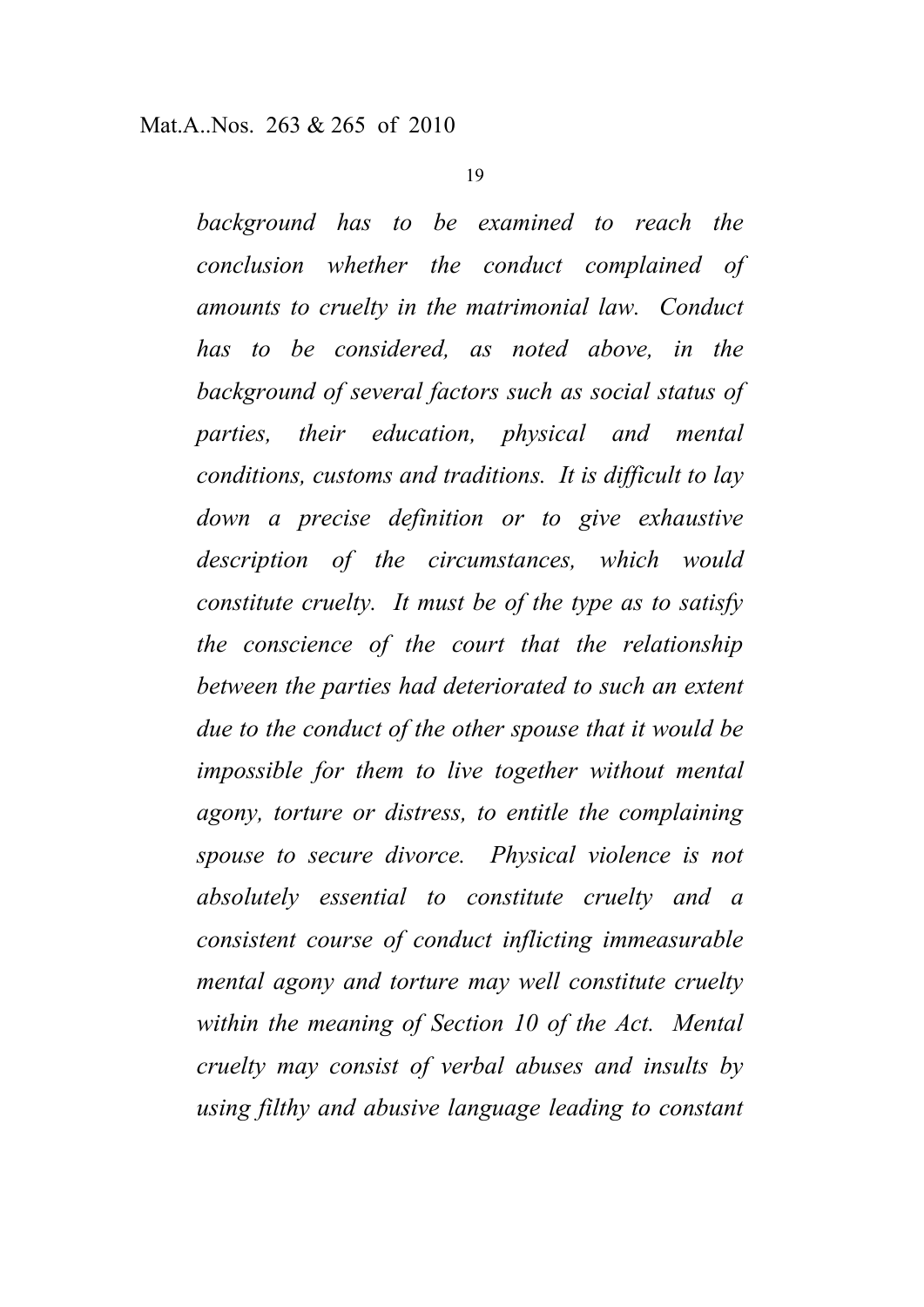*disturbance of mental peace of the other party.*

*13. The court dealing with the petition for divorce on the ground of cruelty has to bear in mind that the problems before it are those of human beings and the psychological changes in a spouse's conduct have to be borne in mind before disposing of the petition for divorce. However, insignificant or trifling, such conduct may cause pain in the mind of another. But before the conduct can be called cruelty, it must touch a certain pitch of severity. It is for the court to weigh the gravity. It has to be seen whether the conduct was such that no reasonable person would tolerate it. It has to be considered whether the complainant should be called upon to endure as a part of normal human life. Every matrimonial conduct, which may cause annoyance to the other, may not amount to cruelty. Mere trivial irritations, quarrels between spouses, which happen in day-to-day married life, may also not amount to cruelty. Cruelty in matrimonial life may be of unfounded variety, which can be subtle or brutal. It may be words, gestures or by mere silence, violent or non-violent."*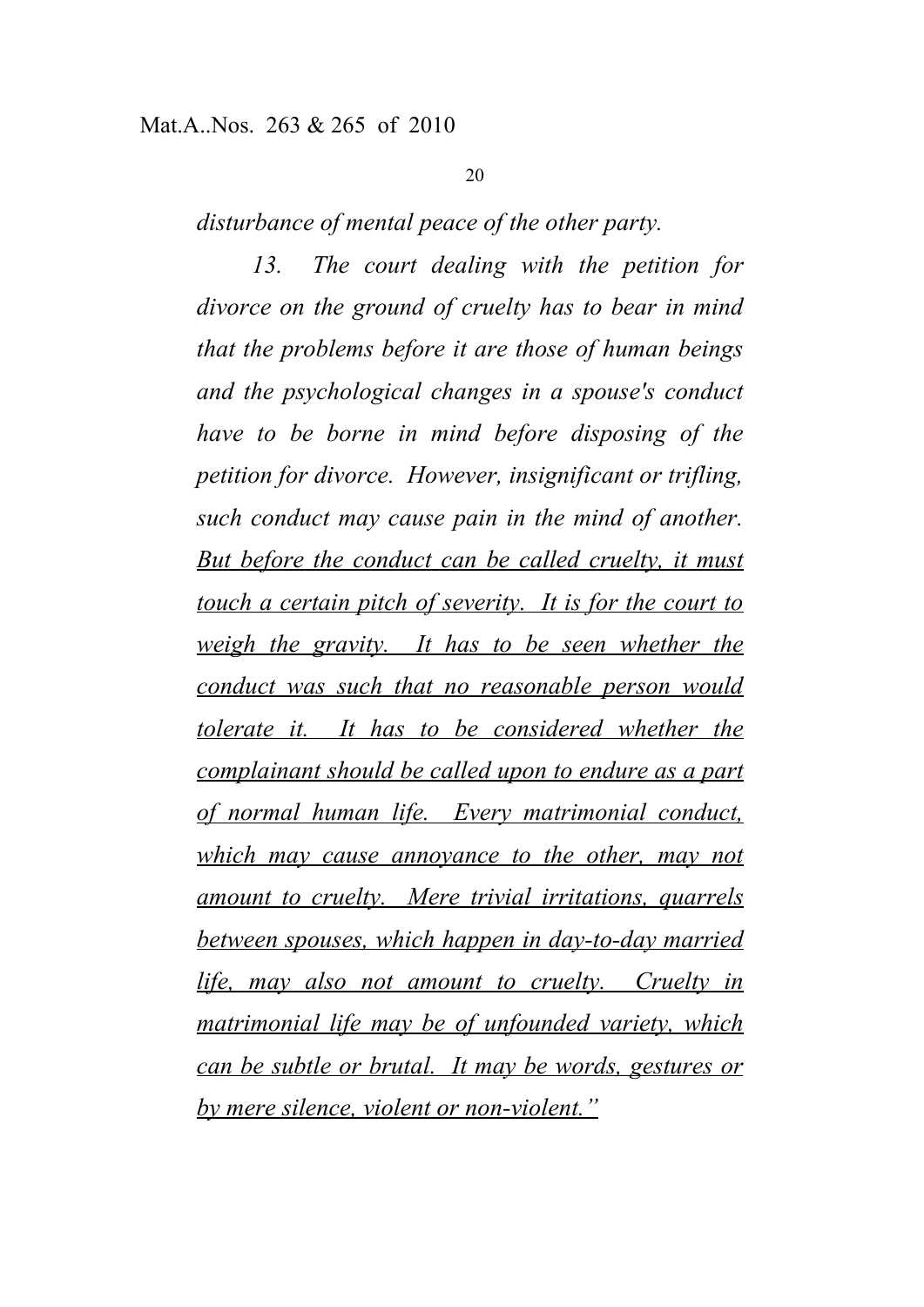#### Mat.A..Nos. 263 & 265 of 2010

21

23. In Samar Ghosh v. Jaya Ghosh (2007 (4) SCC 511), the Apex Court laid down the following illustrative cases of human behaviour in dealing with the cases of mental cruelty:

*"101. No uniform standard can ever be laid down for guidance, yet we deem it appropriate to enumerate some instances of human behaviour which may be relevant in dealing with the cases of "mental cruelty". The instances indicated in the succeeding paragraphs are only illustrative and not exhaustive:*

*(i) On consideration of complete matrimonial life of the parties, acute mental pain, agony and suffering as would not make possible for the parties to live with each other could come within the broad parameters of mental cruelty.*

*(ii) On comprehensive appraisal of the entire matrimonial life of the parties, it becomes abundantly clear that situation is such that the wronged party cannot reasonably be asked to put up with such conduct and continue to live with other party.*

*(iii) Mere coldness or lack of affection cannot amount to cruelty, frequent rudeness of language,*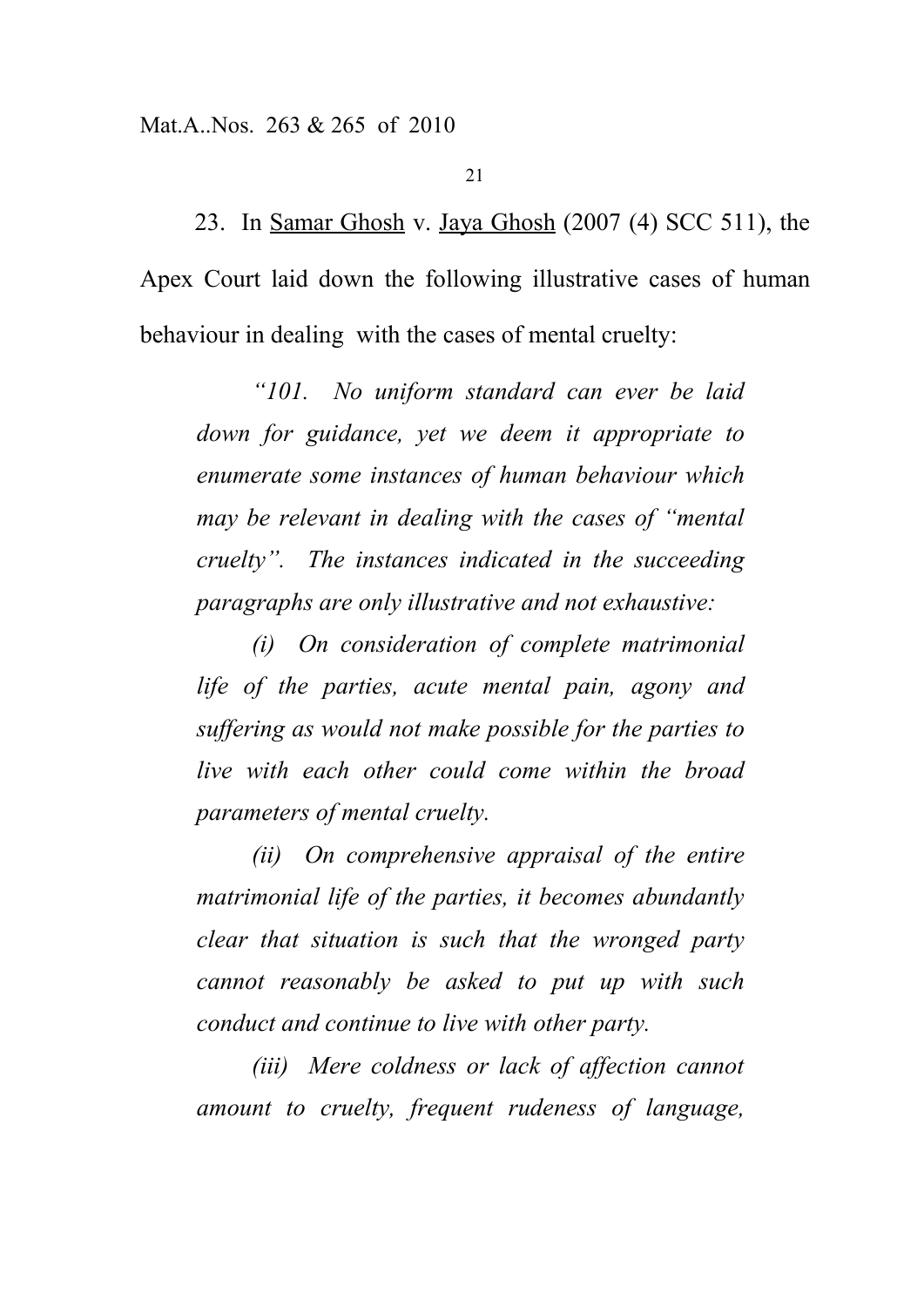*petulance of manner, indifference and neglect may reach such a degree that it makes the married life for the other spouse absolutely intolerable.*

*(iv) Mental cruelty is a state of mind. The feeling of deep anguish, disappointment, frustration in one spouse caused by the conduct of other for a long time may lead to mental cruelty.*

*(v) A sustained course of abusive and humiliating treatment calculated to torture, discommode or render miserabale life of the spouse.*

*(vi) Sustained unjustifiable conduct and behaviour of one spouse actually affecting physical and mental health of the other spouse. The treatment complained of and the resultant danger or apprehension must be very grave, substantial and weighty.*

*(vii) Sustained reprehensible conduct, studied neglect, indifference or total departure from the normal standard of conjugal kindness causing injury to mental health or deriving sadistic pleasure can also amount to mental cruelty.*

*(viii) The conduct must be much more than*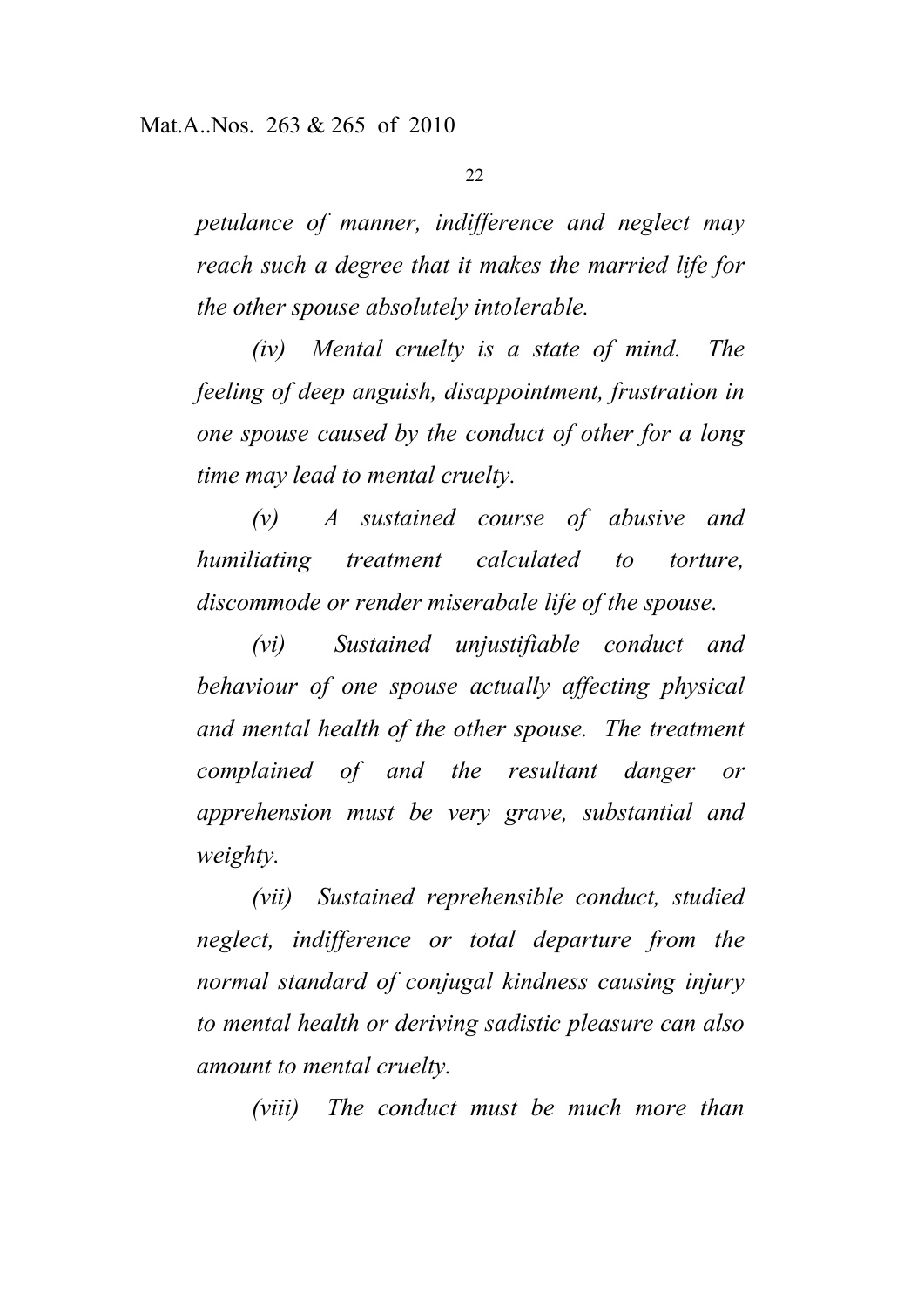*jealousy, selfishness, possessiveness, which causes unhappiness and dissatisfaction and emotional upset may not be a ground for grant of divorce on the ground of mental cruelty.*

*(ix) Mere trivial irritations, quarrels, normal wear and tear of the married life which happens in day-to-day life would not be adequate for grant of divorce on the ground of mental cruelty.*

*(x) The married life should be reviewed as a whole and a few isolated instances over a period of years will not amount to cruelty. The ill-conduct must be persistent for a fairly lengthy period, where the relationship has deteriorated to an extent that because of the acts and behaviour of a spouse, the wronged party finds it extremely difficult to live with the other party any longe, may amount to mental cruelty.*

*(xi) If a husband submits himself for an operation of sterilisation without medical reasons and without the consent or knowledge of his wife and similarly, if the wife undergoes vasectomy or abortion without medical reason or without the consent or knowledge of her husband, such an act of the spouse*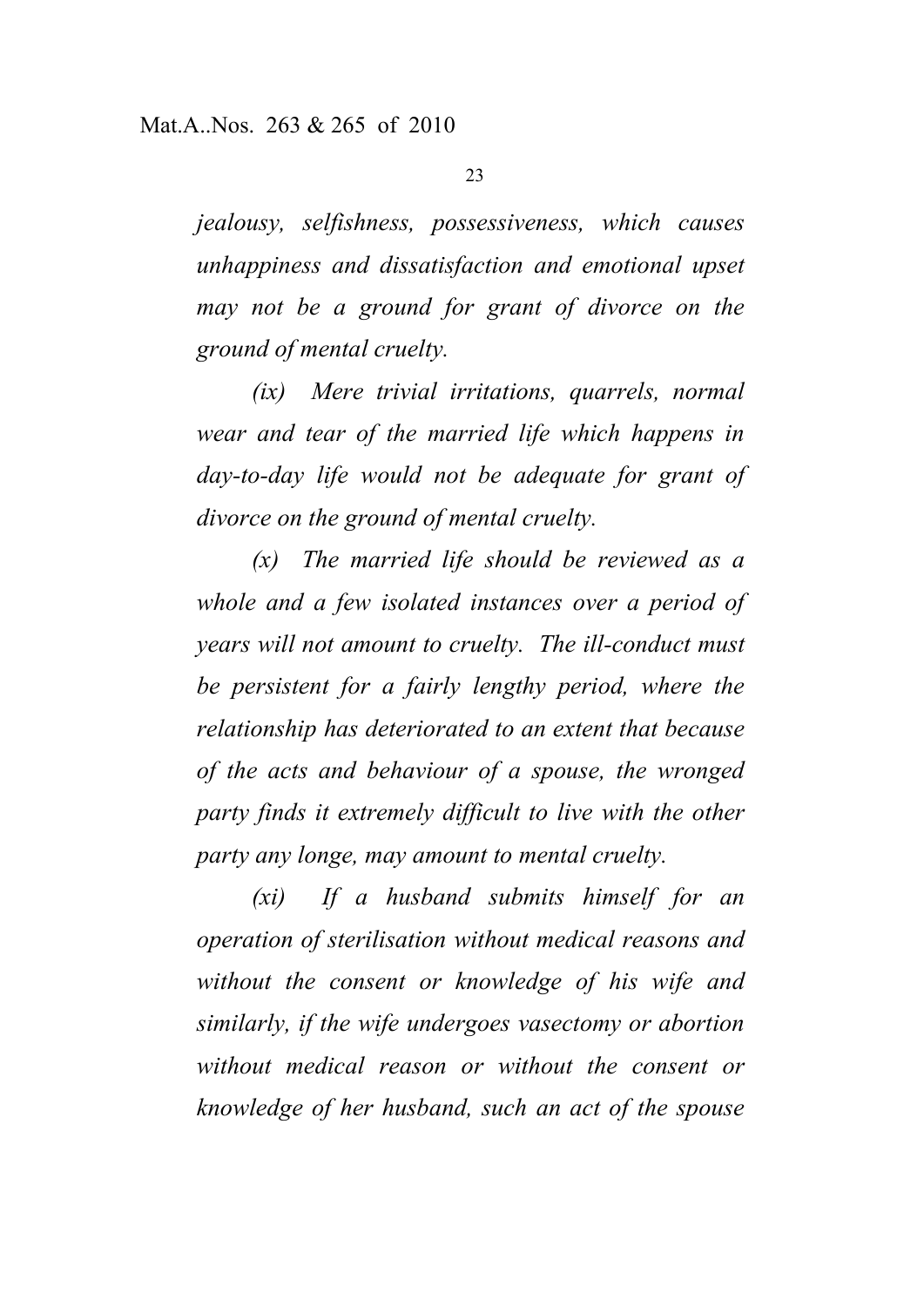*may lead to mental cruelty.*

*(xii) Unilateral decision of refusal to have intercourse for considerable period without there being any physical incapacity or valid reason may amount to mental cruelty.*

*(xiii) Unilateral decision of either husband or wife after marriage not to have child from the marriage may amount to cruelty.*

*(xiv) Where there has been a long period of continuous separation, it may fairly be concluded that the matrimonial bond is beyond repair. The marriage becomes a fiction though supported by a legal tie. By refusing to sever that tie, the law in such cases, does not serve the sanctity of marriage; on the contrary, it shows scant regard for the feelings and emotions of the parties. In such like situations, it may lead to mental cruelty."*

24. The Court also held that the concept of cruelty differs from person to person depending upon the "upbringing, level of sensitivity, educational, family, cultural background, financial position, social status, customs, traditions, religious beliefs, human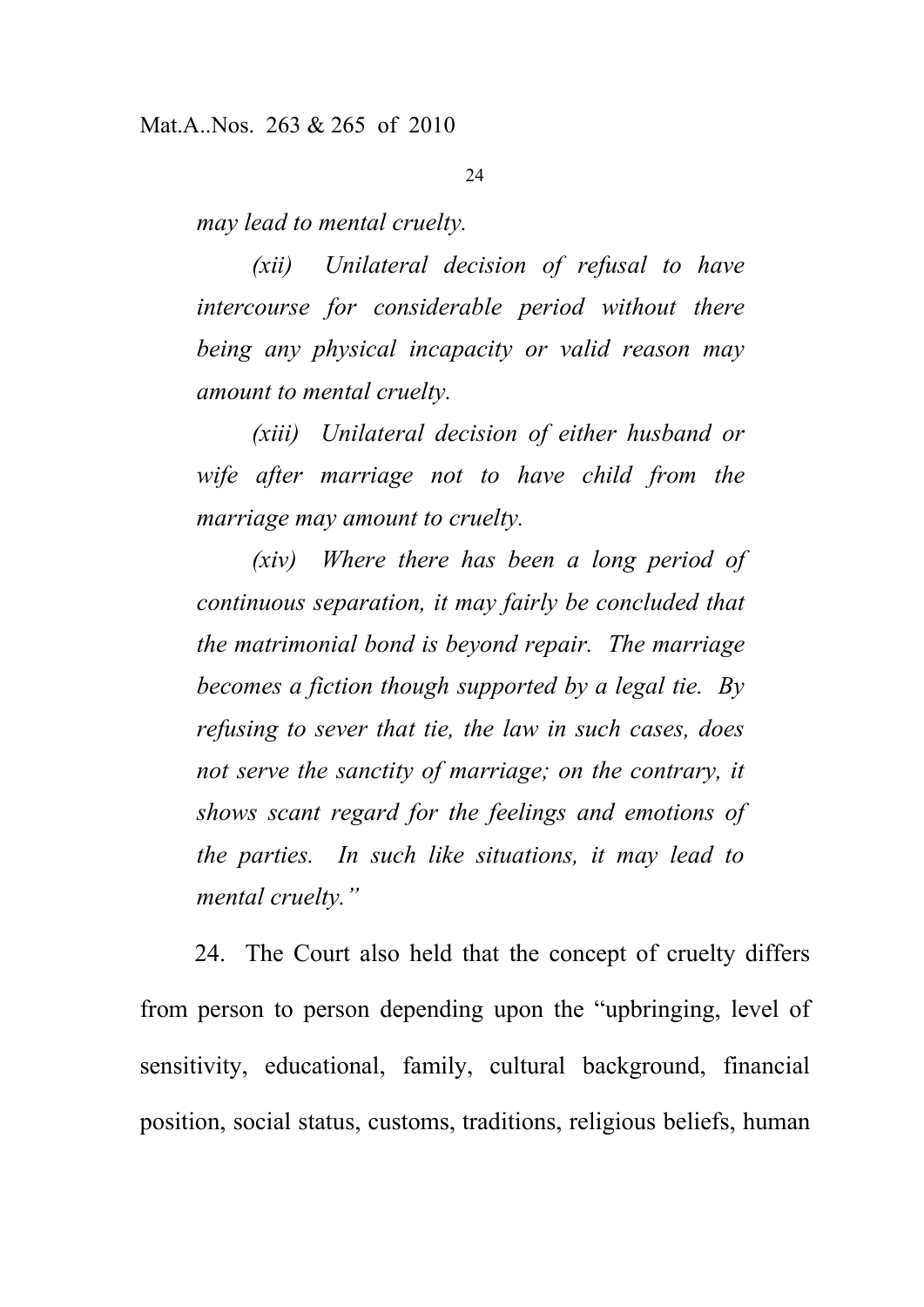values and the value system". The Court also took the view that the concept of mental cruelty cannot remain static and there can be no uniform standard. The Court also took the view that it should seriously make an endeavour to reconcile the parties; yet, if it is found that the break down is irreparable, then divorce should not be withheld. In Neelam Kumar v. Dayarani (AIR 2011 SC 193), the Court, inter alia, held as follows:

*"9. The High Court then took up the other allegation that the respondent did not come to attend and take care of the appellant when he was undergoing medical treatment in a hospital for the injuries caused in an accident. The High Court found that this allegation was not part of the appellant's pleadings and the matter was introduced in course of evidence. The court observed that not being stated in the pleadings, the allegation could not be taken into consideration. Even otherwise, apart from the oral statement made before the trial court, there was no material to support the allegation. The appellant did not examine any doctor or produce the medical*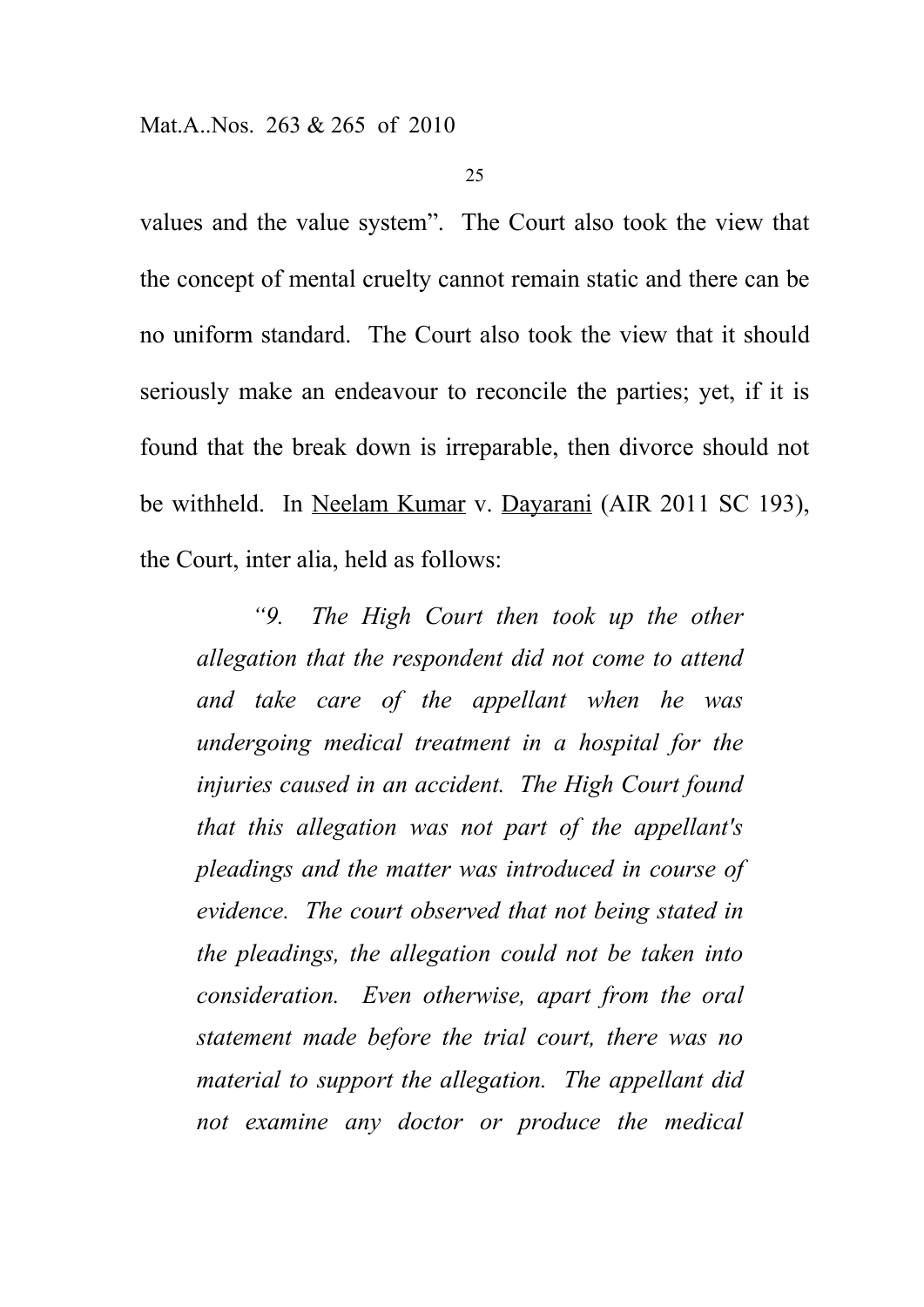*records in connection with his treatment. In any event, one single instance, in isolation, was hardly sufficient for the dissolution of marriage on the ground that the respondent treated the appellant with cruelty.*

*13. We are not impressed by this submission at all. There is nothing to indicate that the respondent has contributed in any way to the alleged breakdown of the marriage. If a party to a marriage, by his own conduct brings the relationship to a point of irretrievable breakdown, he/she cannot be allowed to seek divorce on the ground of breakdown of the marriage. That would simply mean giving someone the benefits of his/her own misdeeds. Moreover, in a later decision of this Court in Vishnu Dutt Sharma v. Manju Sharma (2009) 6 SCC 379: (AIR 2009 SC 2254: 2009 AIR SCW 2984), it has been held that irretrievable breakdown of marriage is not a ground for divorce as it is not contemplated under section 13 and granting divorce on this ground along would amount to adding a clause therein by a judicial verdict which would amount to legislation by Court. In the*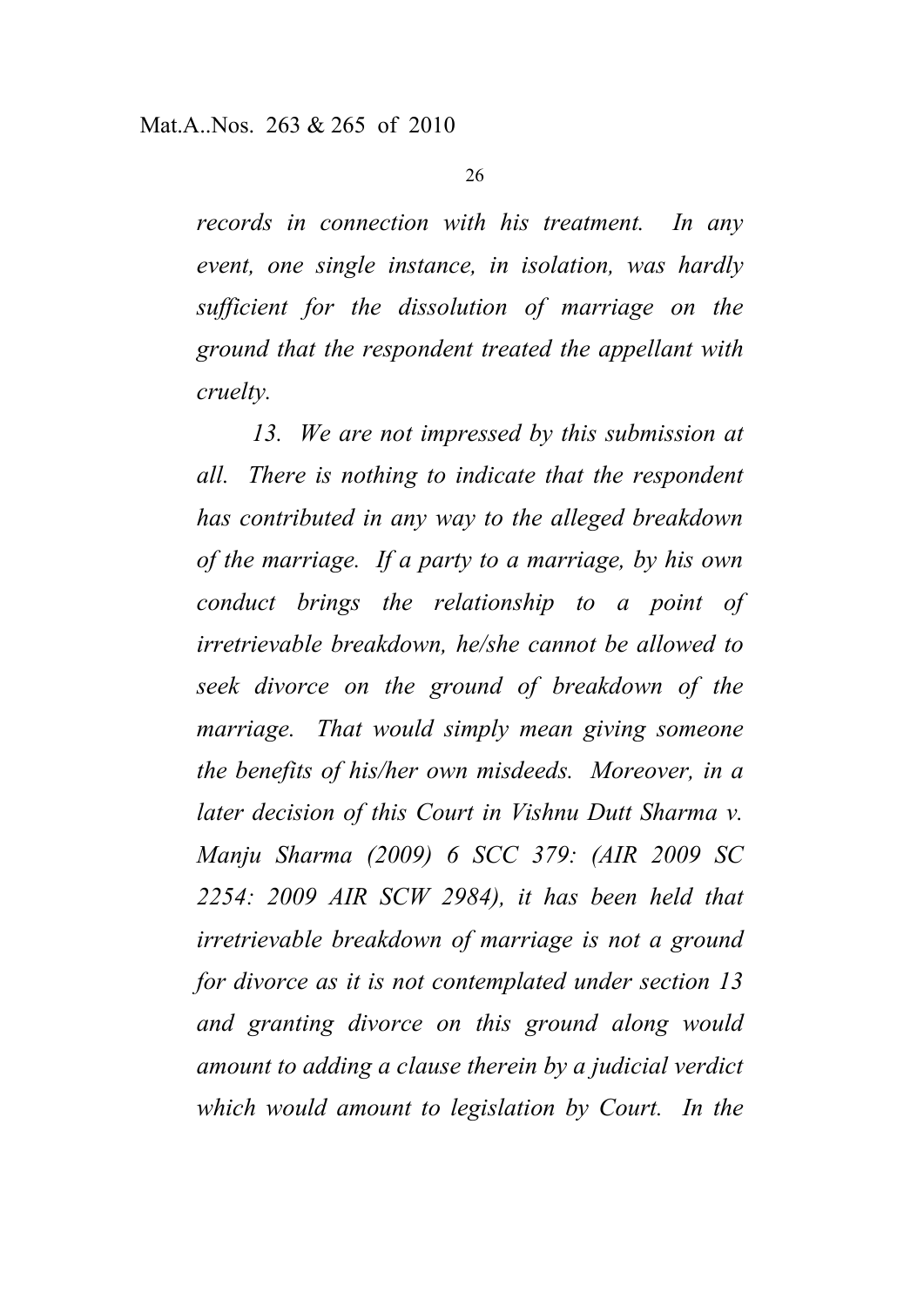*concluding paragraph of this judgment, the Court observed (para12):*

*"If we grant divorce on the ground of irretrievable breakdown, then we shall by judicial verdict be adding a clause to Section 13 of the Act to the effect that irretrievable breakdown of the marriage is also a ground for divorce. In our opinion, this can only be done by the legislature and not by the Court. It is for the Parliament to enact or amend the law and not for the Courts." "*

25. The learned counsel for the respondent/husband pointed out seven instances of cruelty. The first instance is the repeated slapping of the respondent/husband by his wife, which is confirmed by PW3. In the proof affidavit filed by PW1 the husband has sworn to the fact that on one Saturday in the year 2008 he took back his wife to his house at Kottayam and at that time she insisted to go back to her house and he refused and then suddenly she slapped on his face and on the next day also the wife slapped on his face when he refused to take her back to her house. When the respondent/wife was examined as RW1 she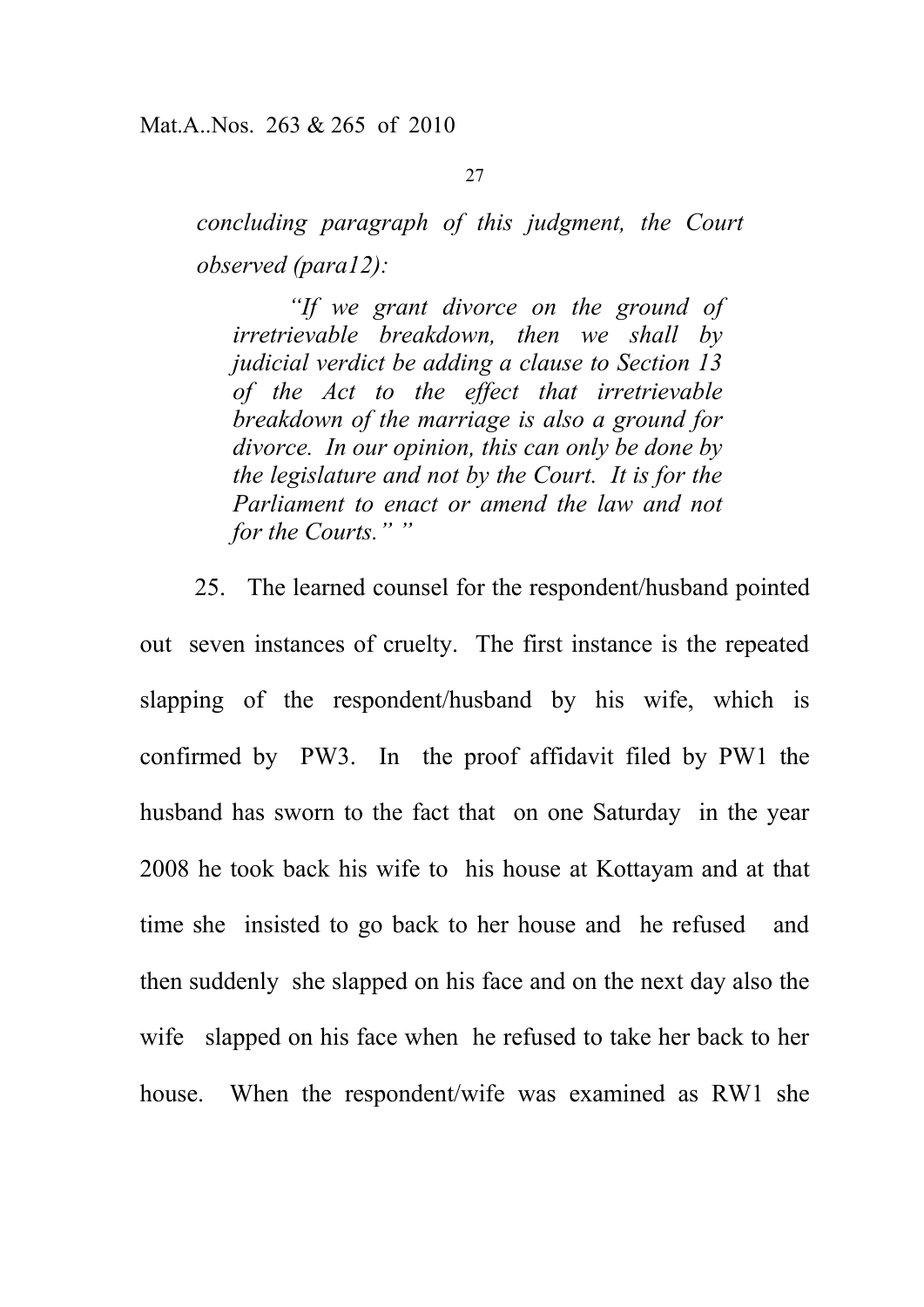denied the happening of such an incident. PW2, who is the father of PW1, does not speak about any incident regarding the slapping of PW1 by RW1. PW3 is the uncle of PW1. PW3 deposed that he had no direct knowledge with regard to the slapping of PW1 by RW1. Therefore the allegation of PW1 that RW1 slapped him twice is not properly proved. Even if it is taken that the wife slapped the husband on his face, there were two incidents as such that cannot be treated as much cruelty coming under the purview Sec.10(i)(x) of Divorce Act.

26. The second incident pointed out by the learned counsel for the respondent/husband is the suicide attempt by the wife by threatening to jump out of the moving car, which by the timely act of the husband was averted. PW1 deposed that on 1.6.2008 the wife informed him that she was coming to see the child and then he went to the Railway Station in a car along with the child to pick her and when he tried to take her to his house she threatened that if she was taken to his house she would jump out of the car and then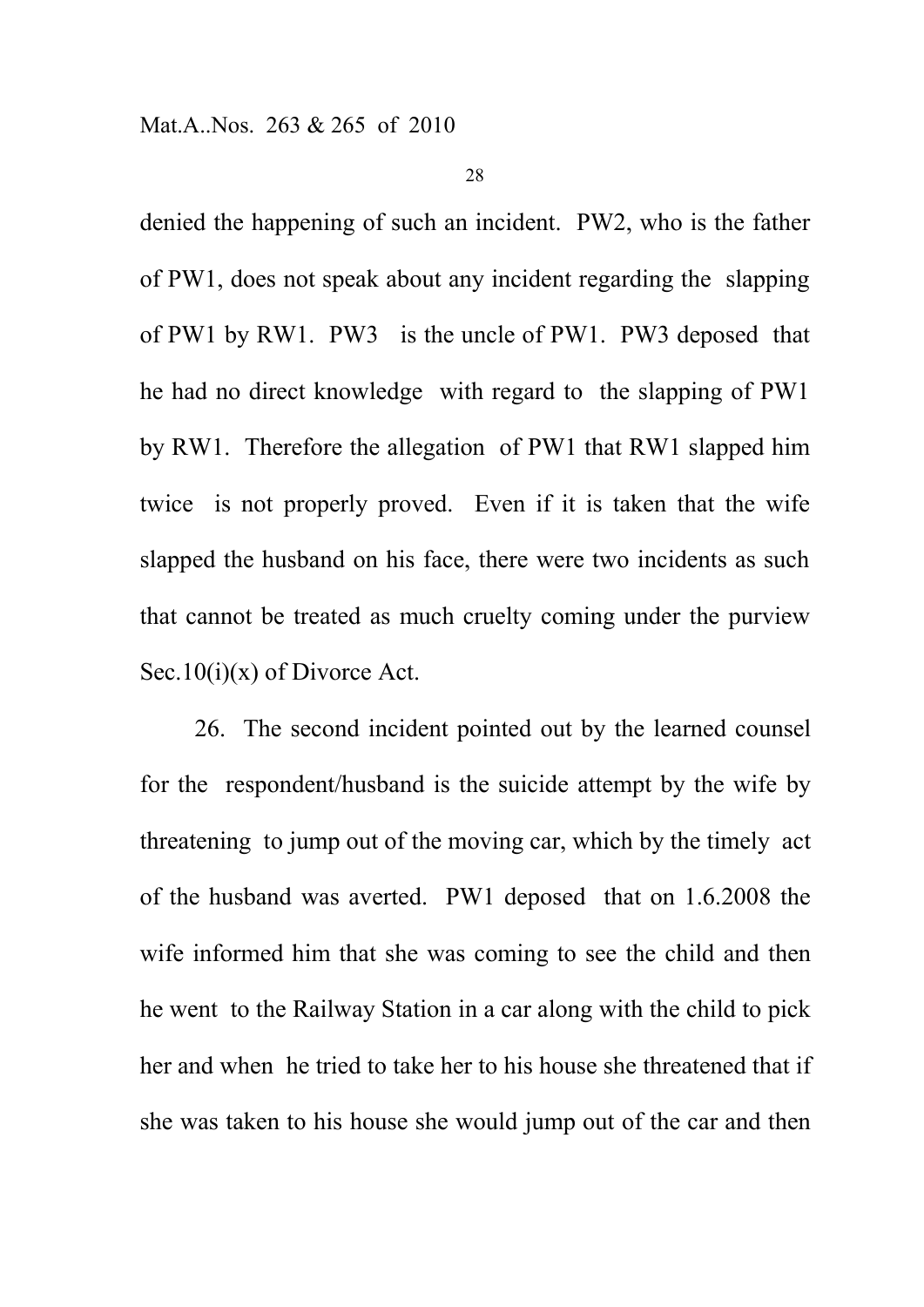he went to a hotel at Kottayam by name 'Homestead' and Ext.A3 is the hotel bill showing that he stayed in the hotel along with his wife. When RW1 was cross examined, no question was asked about the incident in which she alleged to have threatened to jump out of the car. Therefore that allegation is not proved.

27. The third incident narrated by the learned counsel for the respondent/husband is that the repeated accusation of the husband by the wife as mental patient and further calling their son as a mentally retarded child. In cross examination RW1 deposed that she would say that PW1 is having mental illness due to her experience in life. When RW1 was cross examined, PW1 has no case that she called her child as mental patient. In the proof affidavit filed by RW1, it is stated that the petitioner is prone to irrational fears being infected by diseases and he constantly washes his hands fearing germs or bacteria. He refused to eat food from hotels or restaurants fearing that the same may be contaminated. On one occasion when the petitioner and the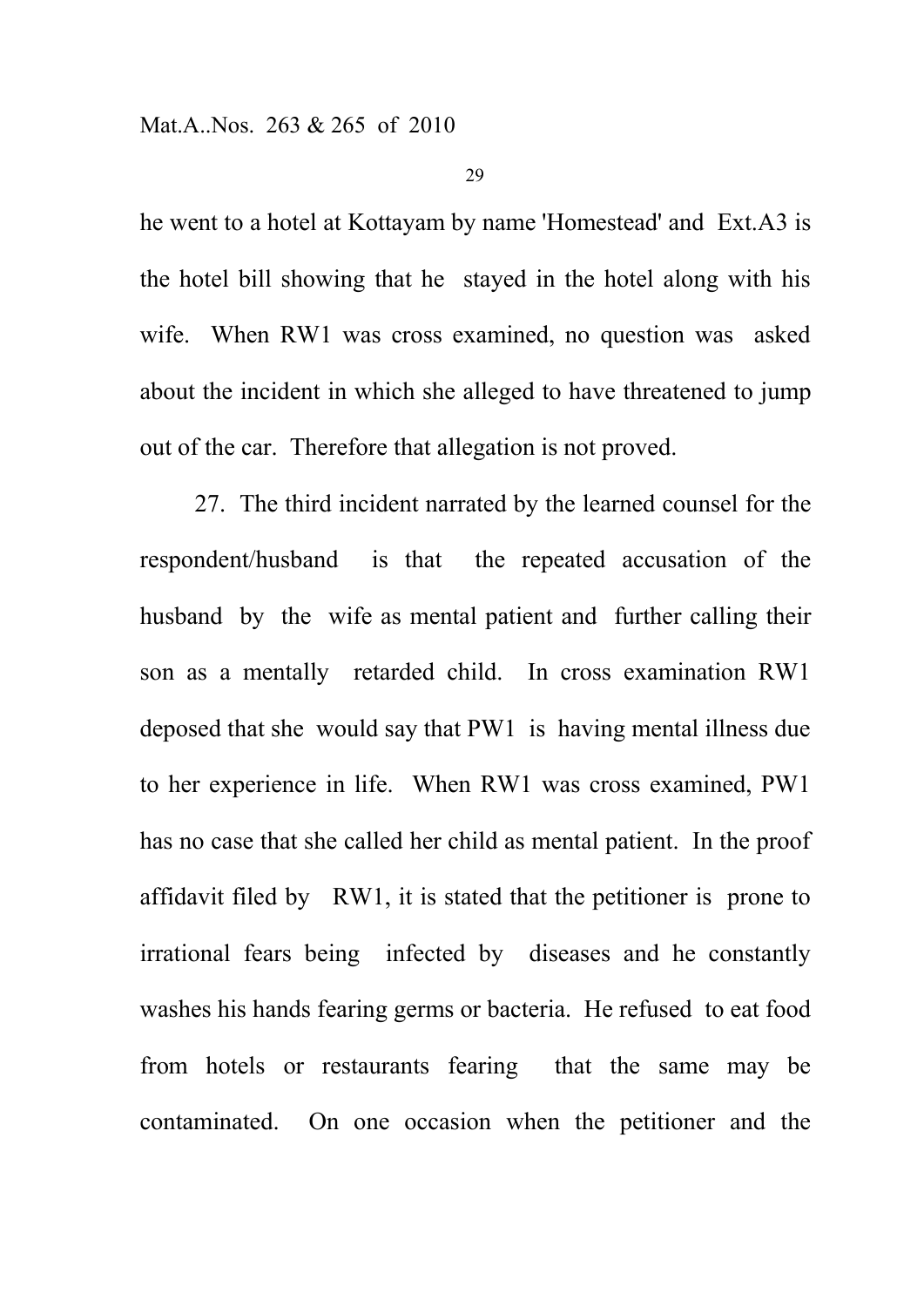respondent had to stay in a hotel the petitioner refused to sleep on the bed fearing that the bed sheet may be contaminated. The respondent had to go outside to buy a set of new bed sheets for the petitioner and even then the petitioner refused to sleep stating that there were hidden cameras installed in the hotel room. The next day the petitioner insisted that the new bed sheet should be burned and destroyed. These facts sworn to by RW1 in the chief affidavit are not challenged by the petitioner in cross examination. Therefore even if RW1 stated that PW1 is having some mental disorder it cannot be said as baseless allegations and may not amount to cruelty.

28. The next ground alleged by the learned counsel for the respondent is that there is continued refusal of the wife to perform her conjugal obligations. PW1 deposed that even after a lapse of six years from the date of the marriage, the husband and the wife resided only for a period of six months and that the wife failed to perform the obligations as a wife. In the proof affidavit filed by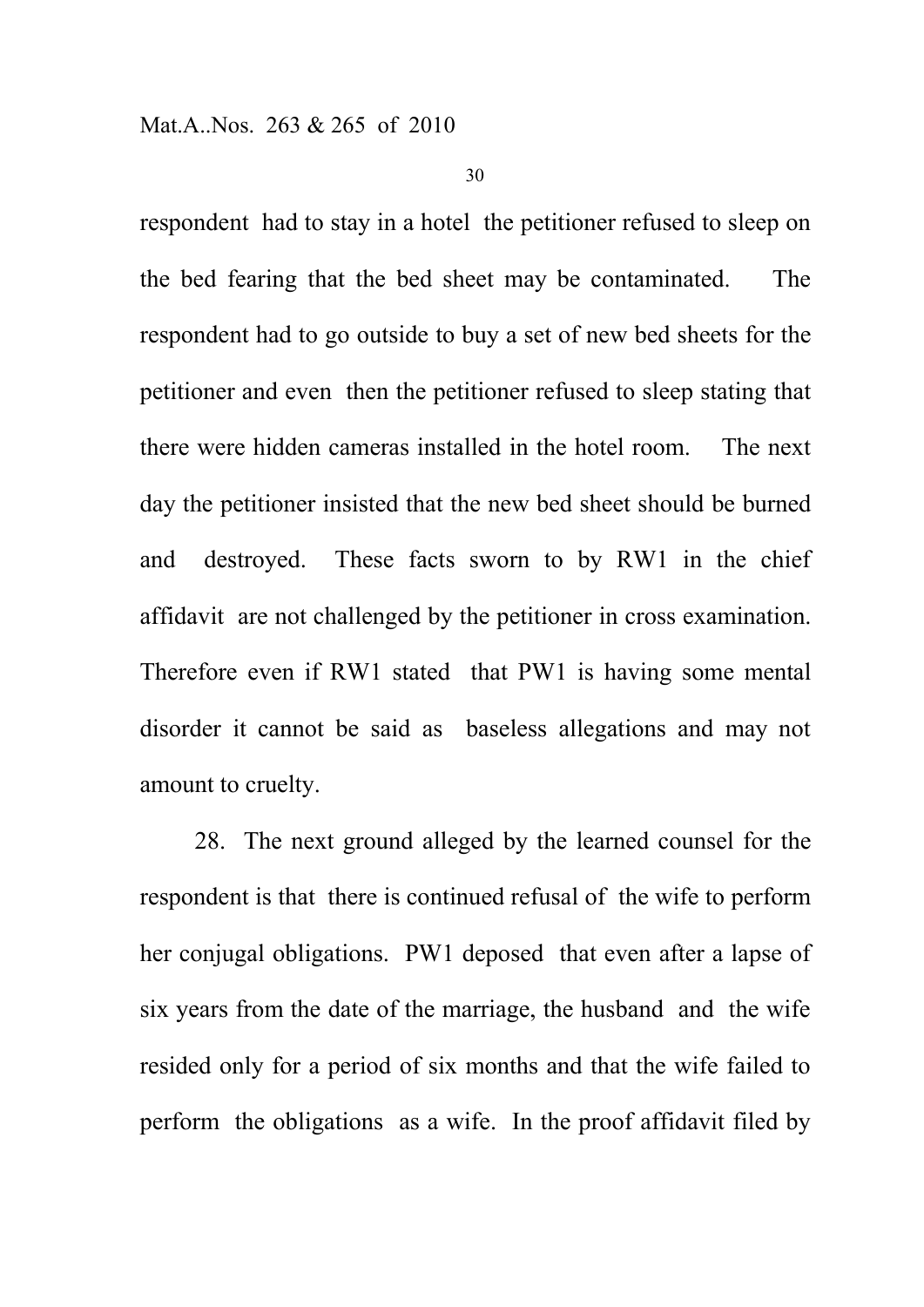RW1 it is stated that if the petitioner is ready and willing to redress his behavioural problems and personality disorder it may well be possible for the parties to resume their married life. Therefore even if RW1 failed to perform her conjugal obligations that cannot be treated as cruelty.

29. The learned counsel for the respondent pointed out that the wife was secretly using another mobile phone at odd hours even after repeated requests by the husband to disclose the number. In the proof affidavit filed by PW1 it is stated that RW1 wife gave the other mobile phone number at the time of counselling by the direction of the Counsellor and that Ext.A7 is that sim card. The petitioner has not adduced any evidence to show that the wife made any undesirable phone calls by using that mobile number.

30. The learned counsel for the respondent submits that the appellant/wife accepted job without informing and without the concurrence of the husband. When RW1 was cross examined, the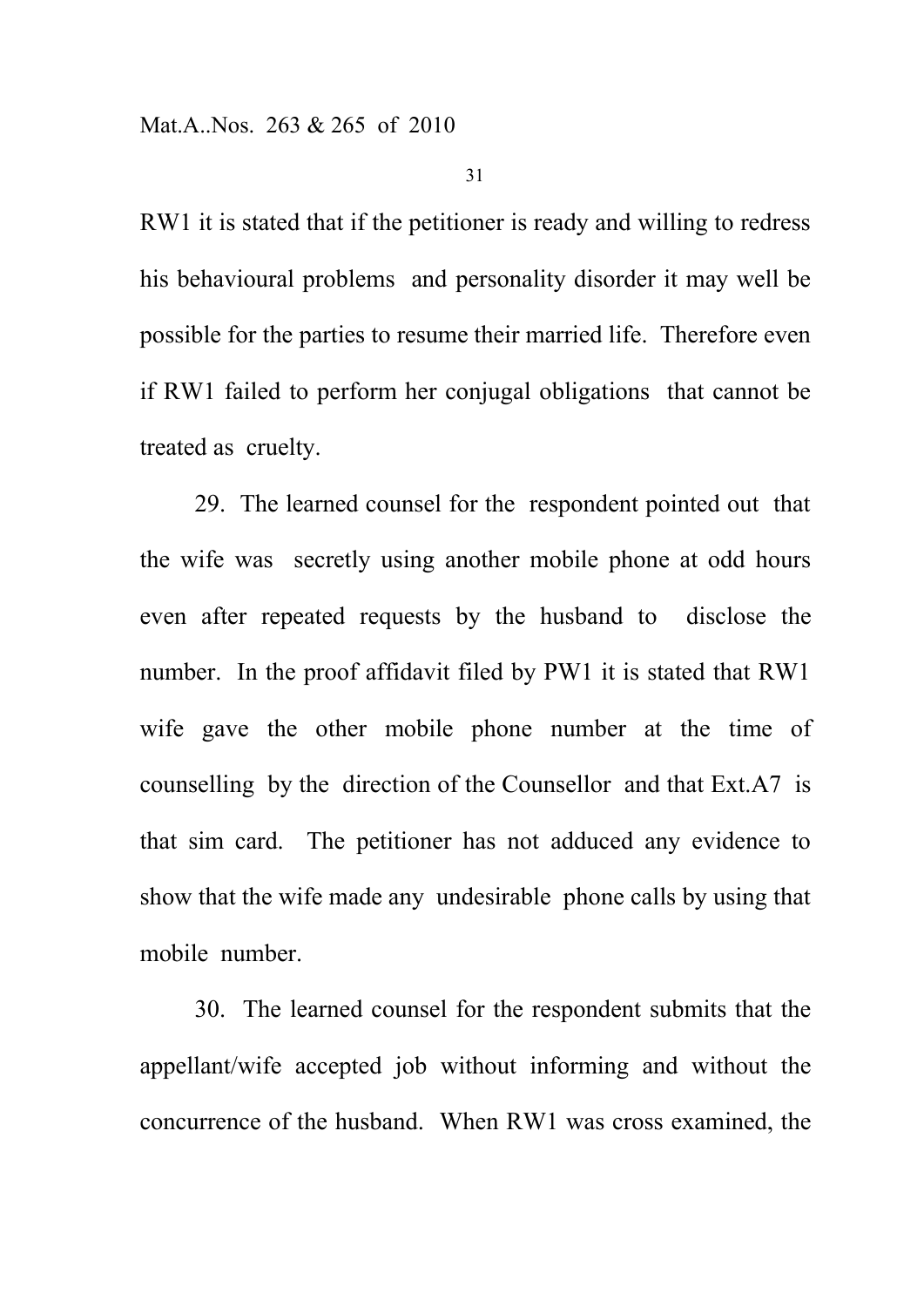petitioner has not put any question regarding acceptance of the job by her without informing and without concurrence of the husband. It has come out in evidence that RW1 accepted an employment in the E.S.I. hospital, Kadambanad when the relationship between the petitioner and the respondent was not cordial. Even the respondent was aware that the appellant was preparing for the entrance examination for Post Graduate course at the time of marriage. Attempting to secure a job or getting a job, as such cannot amount to cruelty.

31. Another point raised by the learned counsel for the respondent is that the appellant neglected the husband while undergoing treatment for hepatitis. In the proof affidavit RW1 has stated that in October, 2004 herself along with Dr. Nice shifted to Y.W.C.A., hostel at Kottayam to attend Entrance Examination coaching and unfortunately the petitioner contracted hepatitis in September, 2004 and the petitioner refused to allow her and their child to stay with him at Kottayam as the petitioner feared that the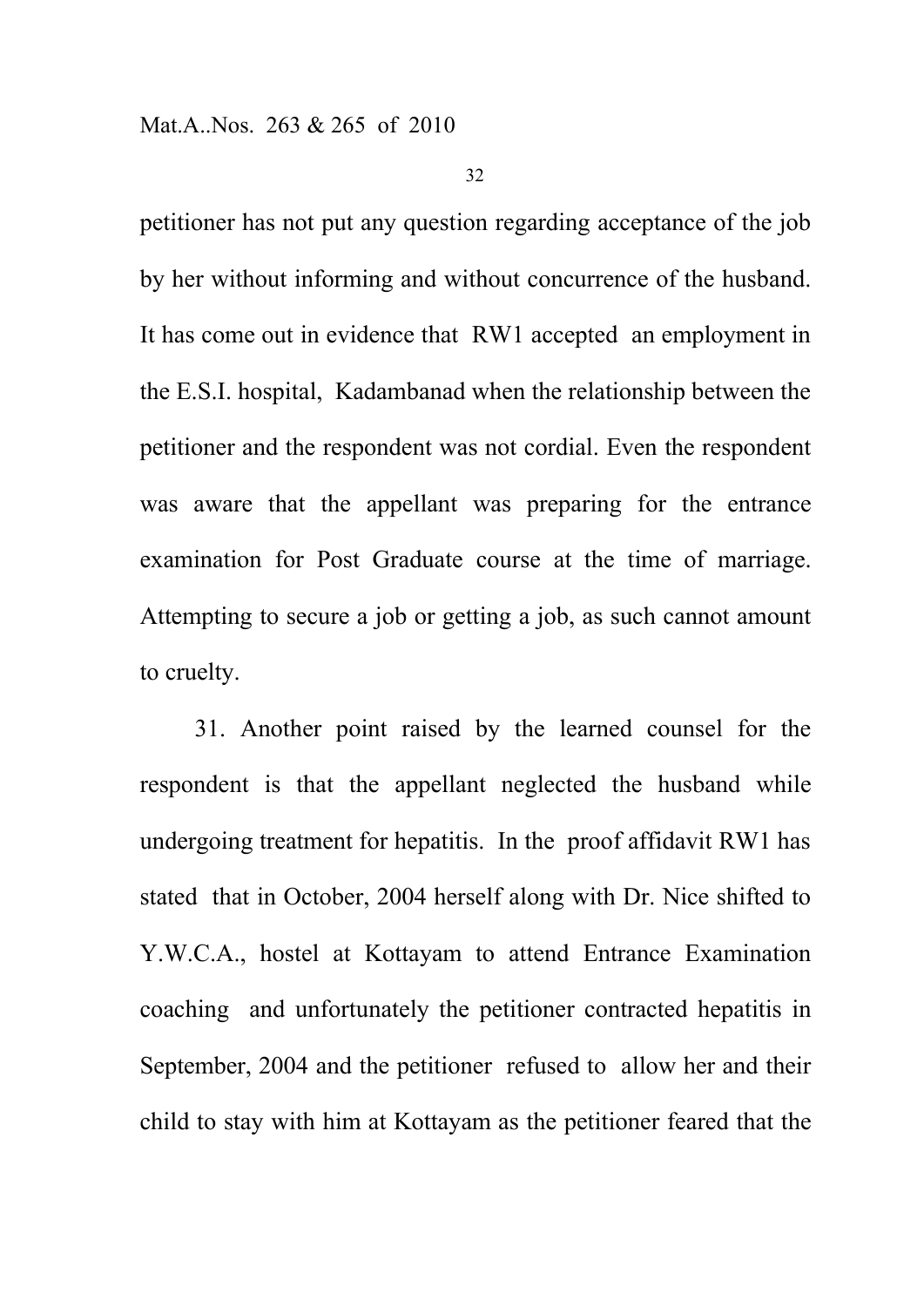minor child and herself would be affected with hepatitis and when she received information that petitioner was affected by hepatitis she visited the petitioner, but the petitioner discouraged her from visiting him as he feared that she and the child would be affected by hepatitis. It has also come out in evidence that several doctors died in the Medical College Hospital, Kottayam during that period. In the above circumstances there is ample justification for the wife in not visiting the husband regularly during that period. If the grounds narrated by the learned counsel for the respondent are accepted as true, most of the allegations can be treated as mere trivial and normal wear and tear of married life which happens in day today life, which would not be adequate to grant divorce on the ground of cruelty.

32. The learned counsel for the respondent submits that the wife has admitted desertion by her when she was cross examined as RW1. But the petitioner/husband has not claimed any divorce under Section  $10(1)(1x)$  of the Divorce Act on the ground of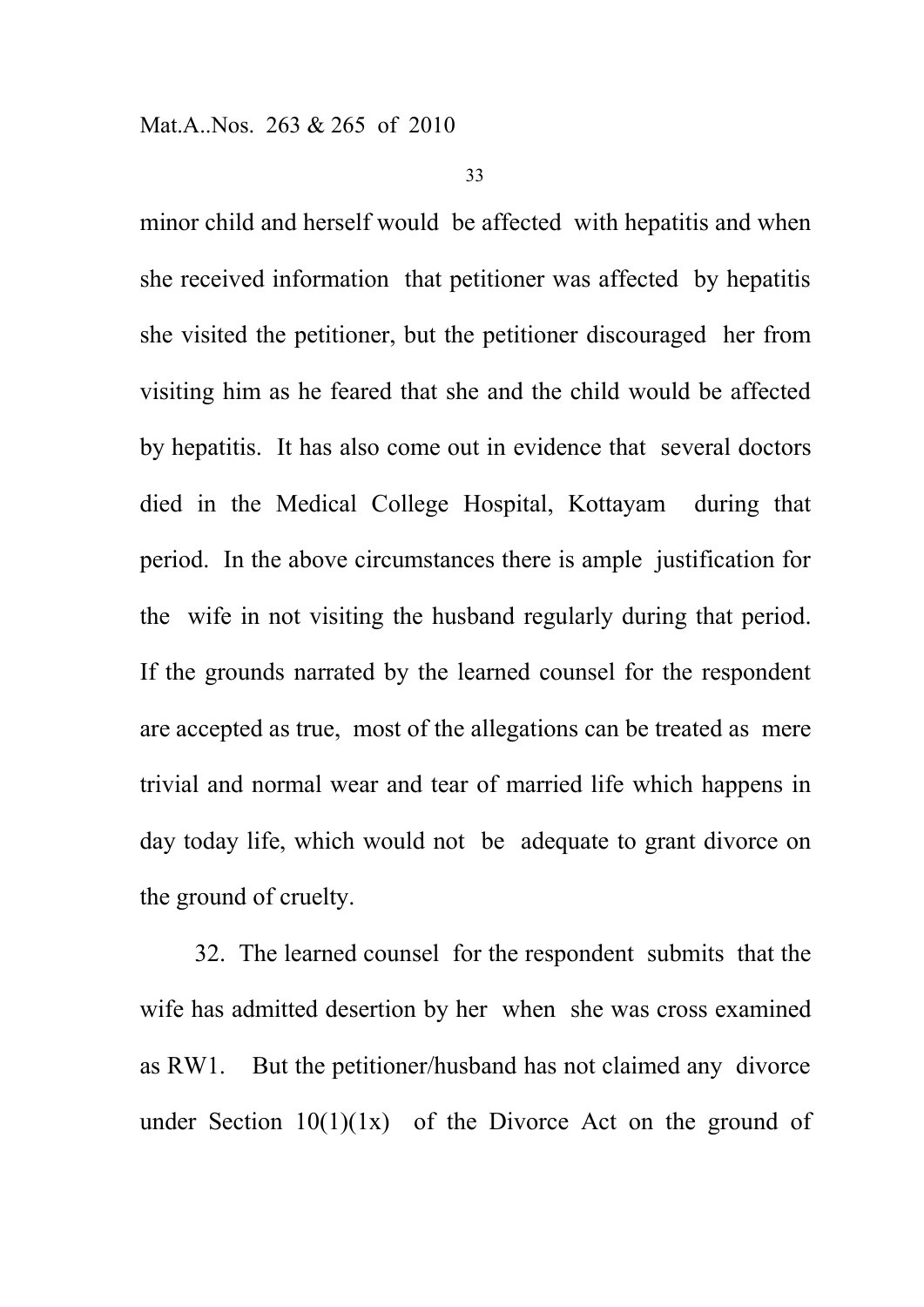desertion.

33. The learned counsel for the respondent/husband submitted that while passing the order in I.A.No. 1286 of 2010 in Mat. A.No. 263 of 2010 dt. 8.6.2010 there was an undertaking by the wife to part as friends if she is convinced that the husband wants to separate from her and that decision is not influenced by any illness or complications developed consequent to his ailments. The learned senior counsel for the wife would contend that the wife only was pointing out the fact that there were some psychological impediment for the husband to lead a normal married life and it was in this regard that she pointed out certain habits of the husband. They include changing of bed (and rather out of the ordinary hygienic habits of the husband). It is contended that it was not a deliberately false allegation made against the husband without any foundation and the only attempt was to point out a problem in having a normal married life. In answer to the contention of the husband that the conduct of the wife in agreeing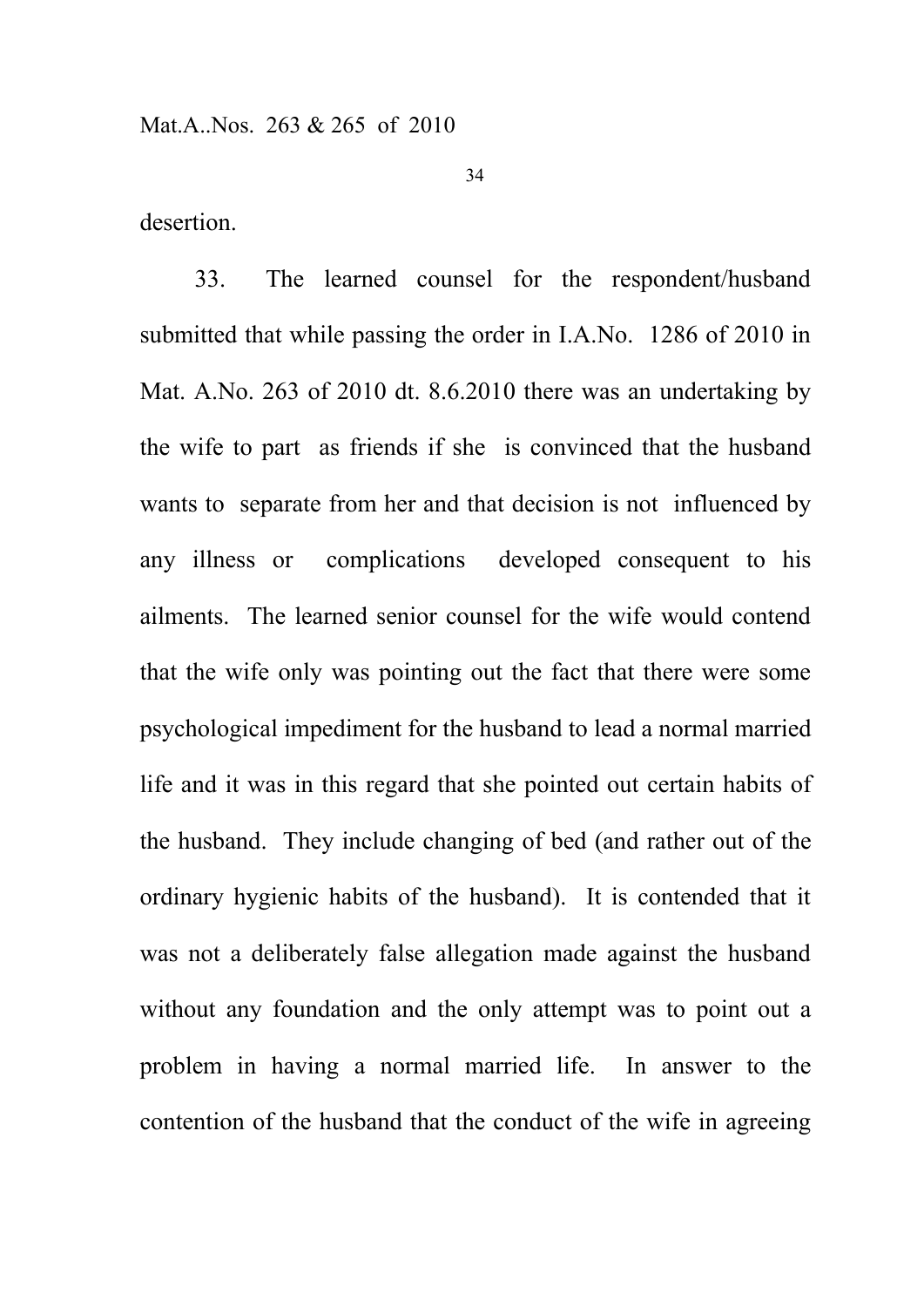before this Court that if after the consultation with the Psychiatrist, the Psychiatrist were to find that the husband did not have any problem, she would be agreeable for parting of the ways and, therefore, the wife is estopped in the light of the report of the Psychiatrist, as per which it could be seen that the husband was not harbouring under any illness consequent upon which he was disabled from taking a decision, it is contended that the understanding of the conduct and the order passed by the court is incorrect. It is contended that the order does not bear out any conduct on the part of the wife by which she would stand estopped. He would further contend that a decree of divorce cannot be premised upon any conduct of a party, as contended and it can be validly based only on pleading and proof of cruelty under Section 10(x) of the Indian Divorce Act.

34. Learned counsel for the petitioner sought to draw assistance from the decision of a Division Bench of the Calcutta High Court in Dwijendra Narain Roy v. Joges Chandra De and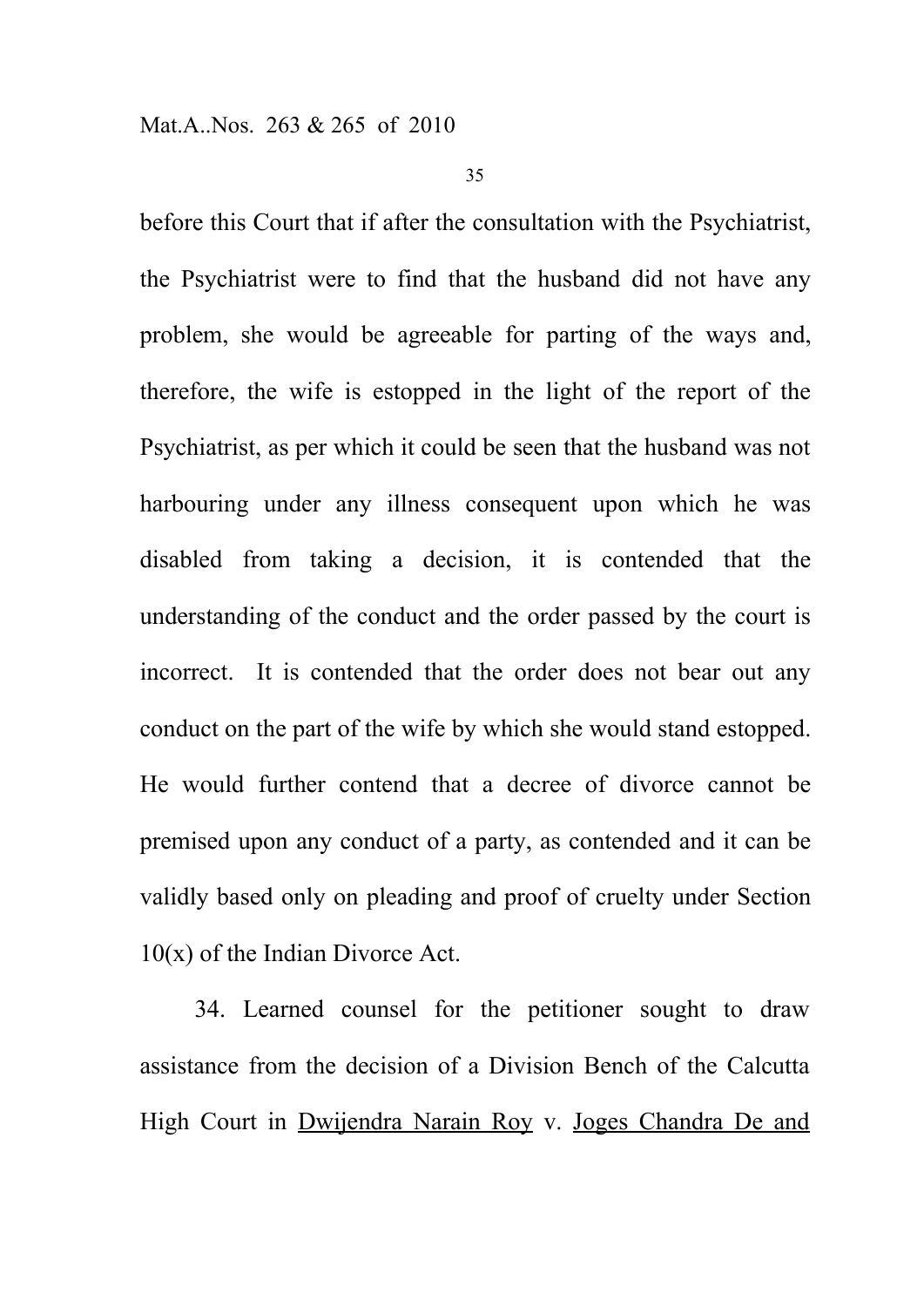others (AIR 1924 Calcutta 600). Therein, the Bench, inter alia, held as follows:

*"It is an elementary rule that a party litigant cannot be permitted to assume inconsistent positions in court, to play fast and loose, to blow hot and cold, to approbate and reprobate, to the detriment of his opponent."*

35. It is necessary to notice the facts. Therein, the appellant/defendant had pleaded that though in the four leases he had affixed the signature, the documents were not genuine in as much as the clauses had been interpolated after execution and without his consent. The litigation was fought on the said basis. The appellant sought to contend at a late stage that the interpolation had been made before execution. It was this plea which is met by the court in the manner referred to in the paragraph. We do not see how the appellant can derive any support from the said proposition and how the court can be invited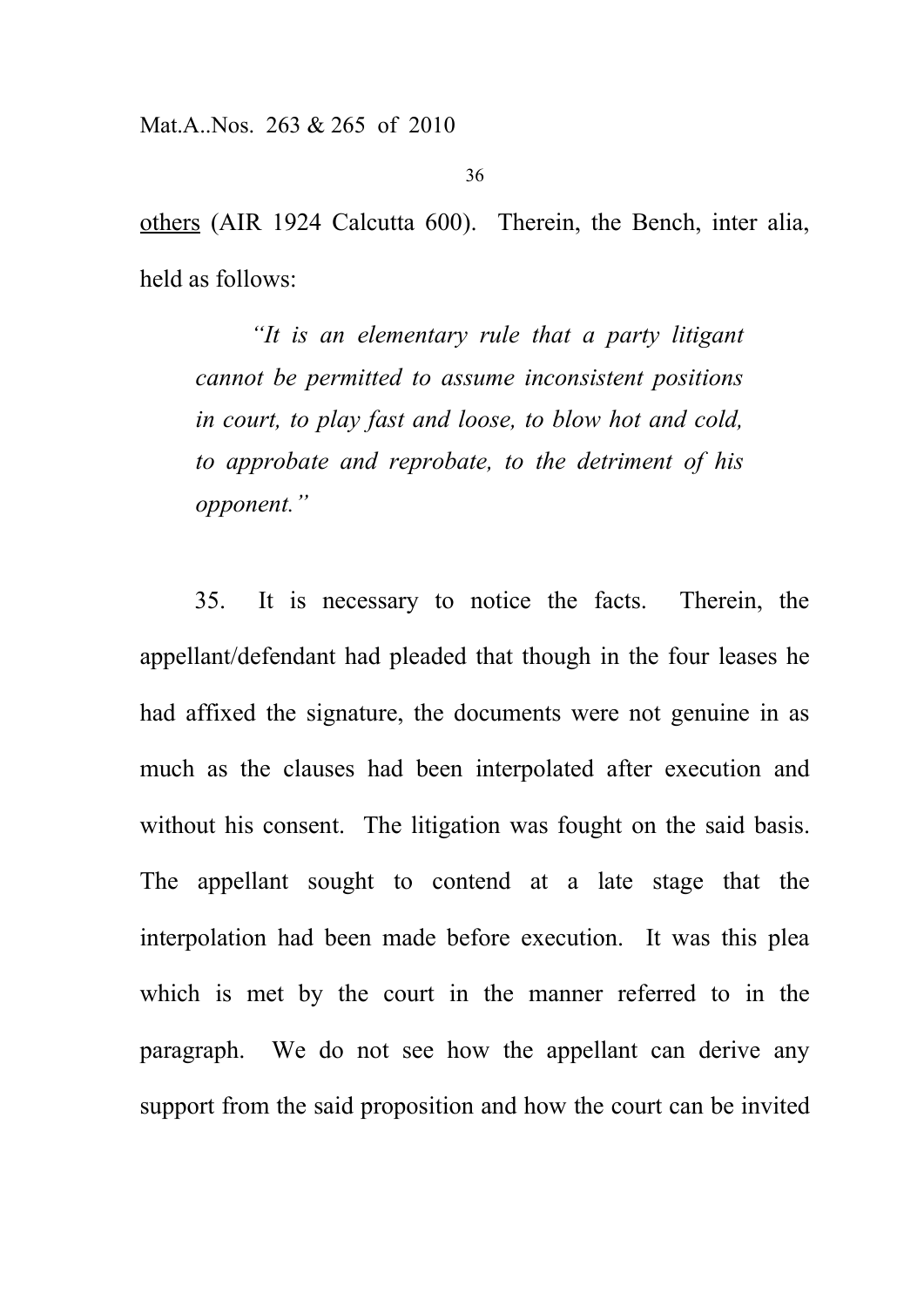to pronounce dissolution of marriage without the petitioner proving the requisite ground available under law.

36. Learned senior counsel for the appellant also relied on the decision in B.(M.A.L.) v. B.(N.E.) (1968) 1 W.L.R. 1109). Therein, the court was dealing with the following short facts:

37. There was a settlement under which special maintenance was payable to the wife and three children including the third child. The husband was adjudicated bankrupt. To get discharge from bankruptcy, the consent of the wife being necessary to withdraw her claim, the husband undertook not to oppose her application for leave to apply for maintenance. He obtained discharge and a maintenance order was made by consent. The husband then sought to deny the paternity of the third child. It was found by serological evidence that he was not the father. The husband sought to set aside the maintenance order on the ground that it was obtained by fraud. It was therein that the court took the view that the husband cannot, after having obtained waiver of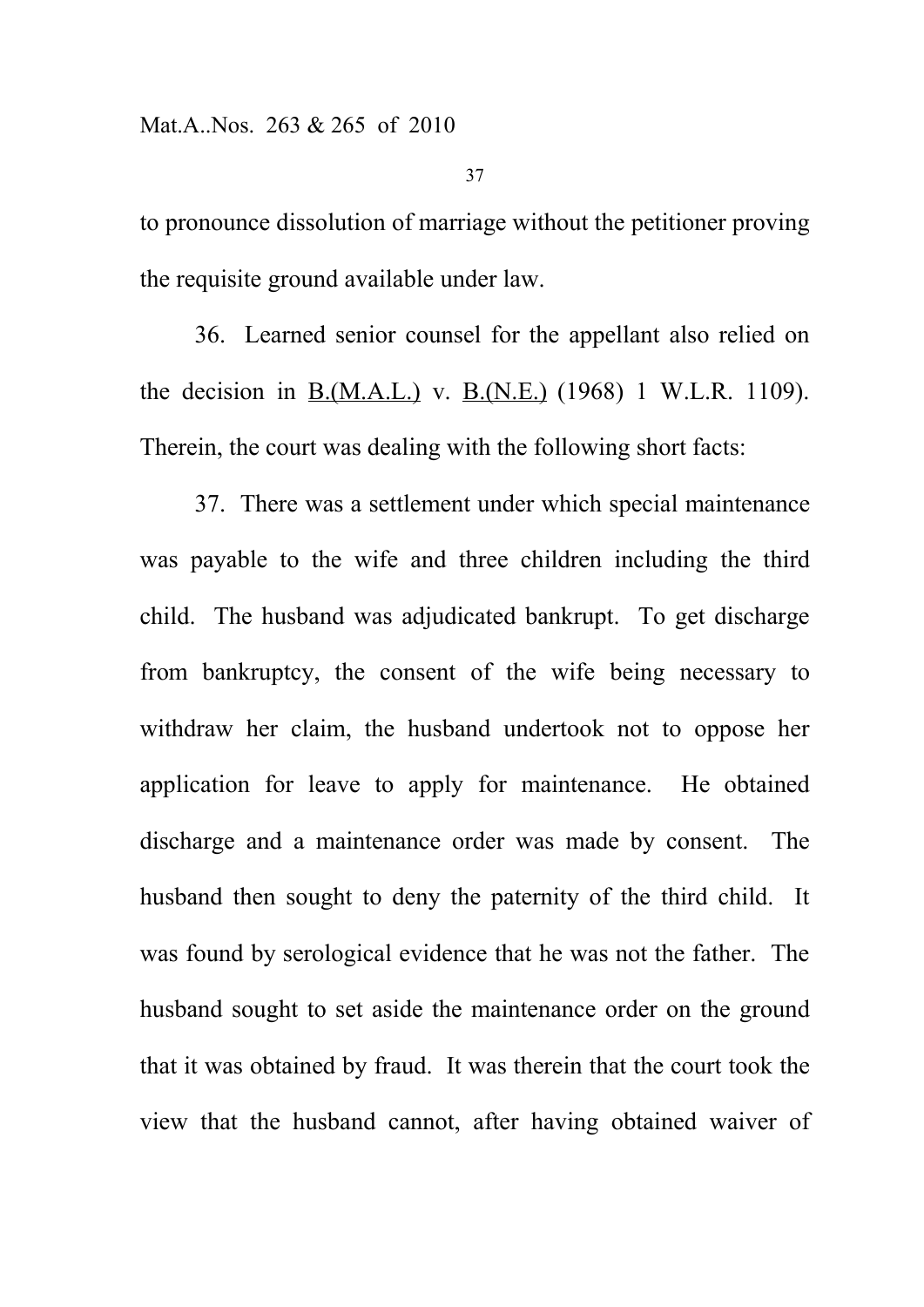valuable rights of the wife, resile from that arrangement which led to the maintenance order. We find ourselves totally unable to permit the appellant to draw any support from the principle laid down in the said decision and to hold that merely because the appellant, going by the order of this Court, has taken the stand that she may not be opposed to parting of ways, if there was no psychological problem as such, decree of divorce is to be granted. We should bear in mind the nature of the statute, the rights of the parties, the public policy which underlies the statute and hold that a decree of divorce cannot be pronounced on the basis of the conduct alleged against the wife.

38. We are equally unimpressed by the attempt made to draw support from the decision in Mumbai International Airport Private Limited v. Golden Chariot Airport And Another (2010 (10) SCC 422). That was a case where the Court was reiterating the principle of estoppel, and that a litigant cannot change and suit its stand to his convenience. In Smith v. Smith and Others (2001 (1) WLR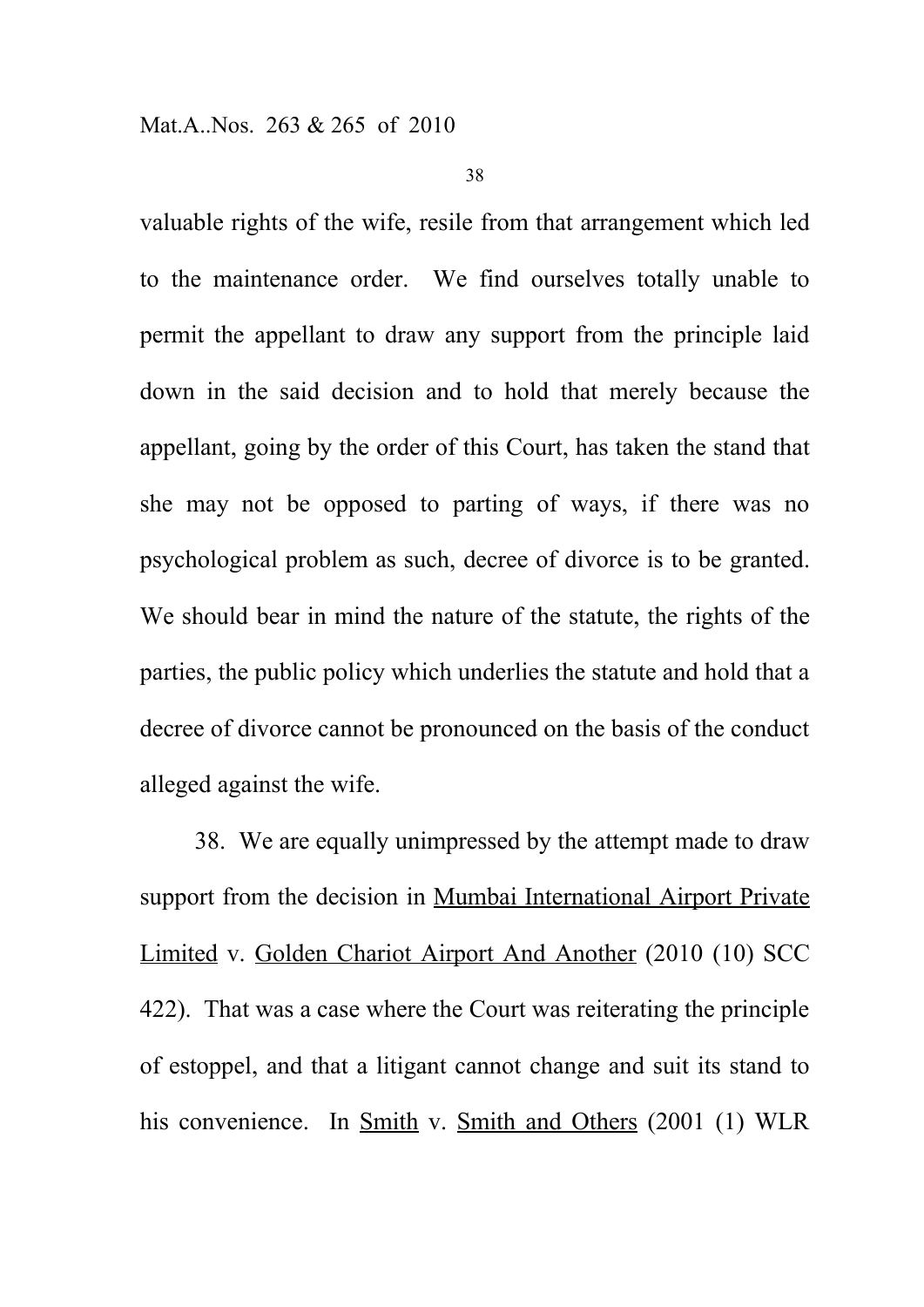1937) the Court referred to the principle of estoppel by convention as laid down in Republic of India v. India Steamship Co. Ltd. (1998 AC 878) as follows:

*"It is settled that an estoppel by convention may arise where parties to a transaction act on an assumed state of facts or law, the assumption being either shared by them both or made by one and acquiesced in by the other. The effect of an estoppel by convention is to preclude a party from denying the assumed facts or law, if it would be unjust to allow him to go back on the assumption: K. Lokumal & Sons (London) Ltd. v. Lotte Shipping Co. Pte. Ltd. (1985) 2 Lloyd's Rep 28; Norwegian American Cruises A/S v. Paul Mundy Ltd. (1988)2 Lloyd's Rep 343; Treitel, The Law of Contract, 9 th ed (1995), pp 112-113. It is not enough that each of the two parties acts on an assumption not communicated to the other. But it was rightly accepted by counsel for both parties that a concluded agreement is not a requirement for an estoppel by convention."*

39. We would think that the principle of estoppel by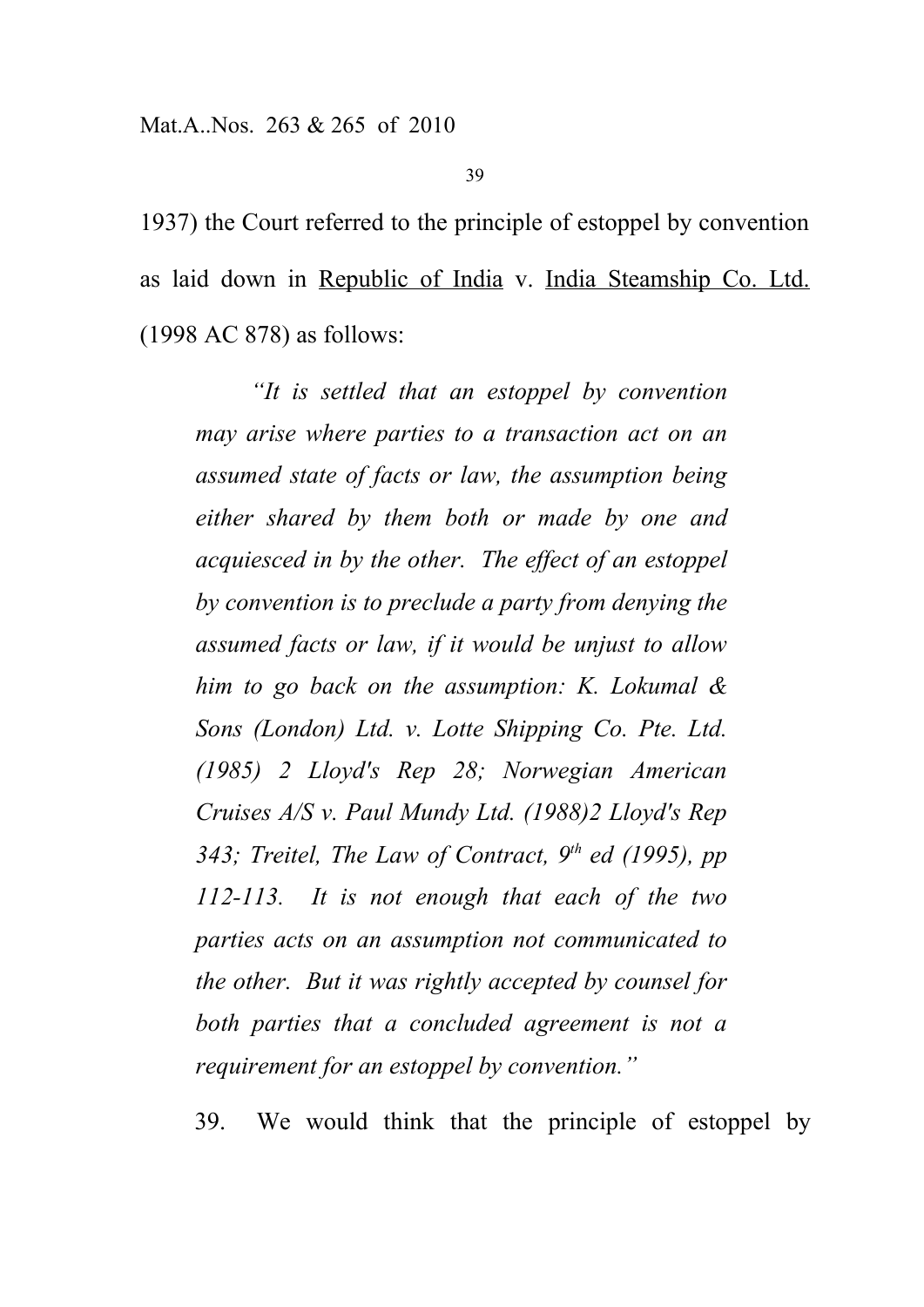convention cannot be invoked by the respondent. The context of the statute and the conduct attributed to the appellant render the said principle inapplicable.

40. Considering all the above aspects of the matter, we are of the view that the Family Court is not justified in passing a decree of divorce in O.P. No. 491 of 2009 on the ground of cruelty and that the judgment has to be set aside in allowing Mat.Appeal No. 263 of 2010.

41. In Mat. A. No. 265 of 2010 the learned counsel for the appellants submits that while dealing with the custody of the child, the Family Court had not considered about the welfare of the child. The learned counsel for the appellants submits that presently the child is with the first appellant/mother. The Family Court has not given any reasons to disturb the present status quo and handing over the custody of the minor child to the respondent/father. The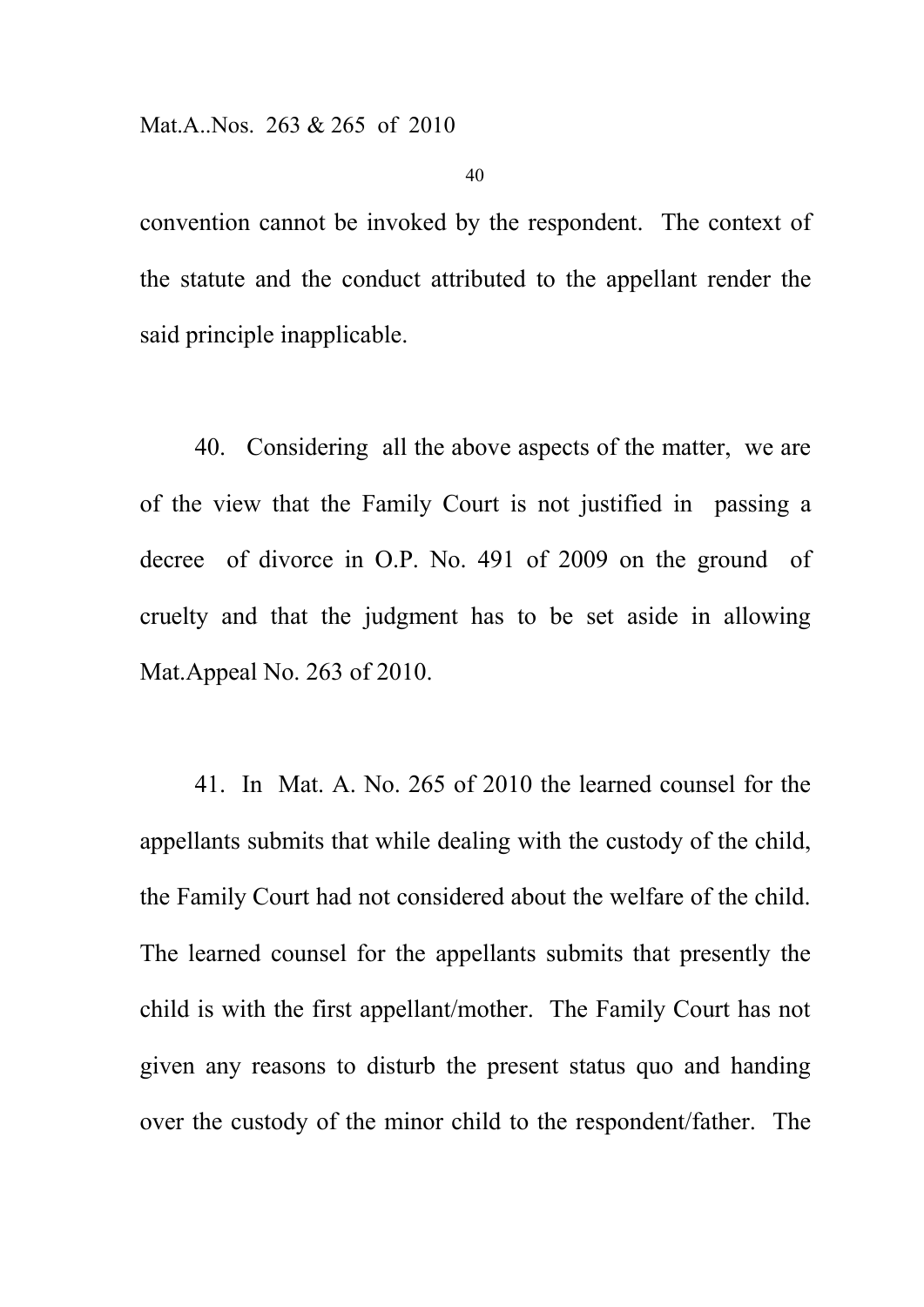learned counsel for the appellants submitted that the observation of the Family Court that the mother expressed her willingness to give custody of the child to the father by e-mail message is incorrect and the said conclusion is drawn out of contract and that it is wrong to observe that the first appellant mother permitted the child to be handed over permanently to the respondent/husband and in fact she was expressing occurrence to the respondent to take custody of the child as a stop gap arrangement till she completes her studies.

42. Admittedly the  $1<sup>st</sup>$  appellant mother is working in a far away place in Anchal leaving the male child having an age of 7 years with her mother in a rented accommodation in Thiruvananthapuram. The father of the first appellant is now working at Pathanamthitta as an approved Valuer of the State Bank of India and State Bank of Travancore and therefore he is staying permanently at Pathanamthitta and his presence is not there in the rented accommodation at Thiruvnanthapuram. In O.P. No.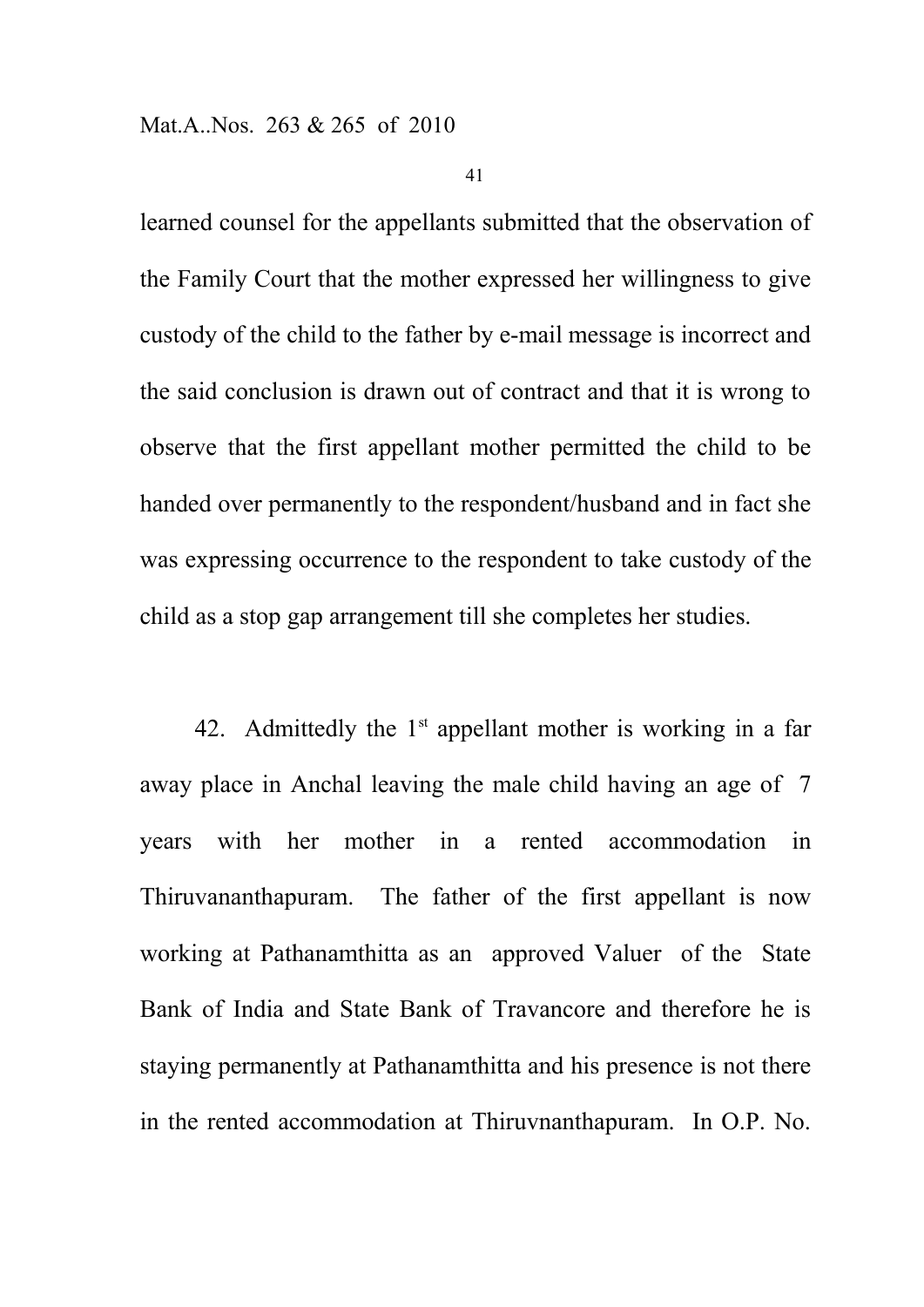492 of 2009 it is alleged by the petitioner/husband that he is working as a Physician at Carithas Hospital, Kottayam and his parents are healthy and they can look after the child well and the child can continue his studies at Marian Senior Secondary School, Kottayam, which is situated near to the petitioner's house. Considering all these aspects of the matter, we are of the view that the judgment passed by the learned Family Court Judge regarding the custody of the child is reasonable and we find no reason to interfere with the judgment.

43. Accordingly Mat. Appeal No. 265 of 2010 is dismissed and the judgment in O.P. (G & W) No. 492 of 2009 on the file of Family Court, Kottayam is confirmed with a modification that the custody of child is to be given to the father from 1.8.2011 instead of 30.4.2010. Mat.Appeal No. 263 of 2010 is allowed and the judgment in O.P. No. 491 of 2009 on the file of Family Court, Kottayam allowing divorce is set aside and that O.P. is dismissed